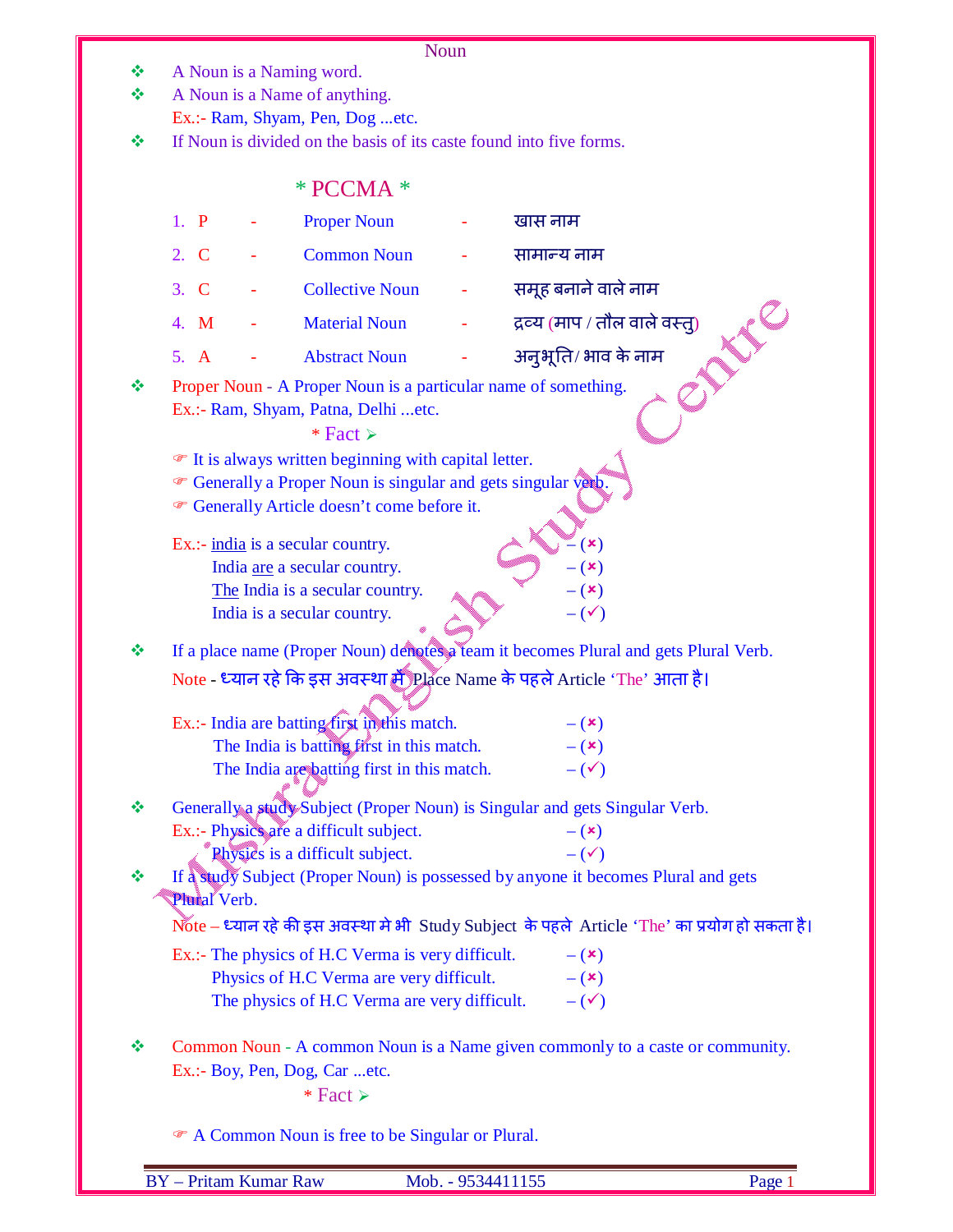|   | Noun                                                                                                                                          |  |
|---|-----------------------------------------------------------------------------------------------------------------------------------------------|--|
|   | <sup>®</sup> Generally Article is not avoided with it.                                                                                        |  |
|   | • Generally Article is not used with a Common Noun plural number.                                                                             |  |
|   | Ex.:- Boy is honest.<br>$- (x)$                                                                                                               |  |
|   | $-(\checkmark)$<br>The boy is honest.                                                                                                         |  |
|   | $-(\checkmark)$<br>Boys are honest.                                                                                                           |  |
| ❖ | Collective Noun - A Collective Noun is a name especially given to a group or<br>collection.<br>Ex.:- Cattle, Crowd, Committee, Furniture etc. |  |
|   | Note – Collective Noun is also a part of Noun is divided into three Parts.                                                                    |  |
|   | (विविध प्रकार के समूह)<br><b>Generalising Collective Noun</b><br>1.                                                                           |  |
|   | (एक ही प्रकार के समूह)<br><b>Group Collective Noun</b><br>2.                                                                                  |  |
|   | (पक्ष / विपक्ष – दोनों प्रकार के समूह)<br><b>Distributive Collective Noun</b><br>3.                                                           |  |
| ❖ | Generalising Collective Noun - A Collection that is made of different kinds of members is<br>called "Generalising Collective Noun."           |  |
|   | Ex.:- Scenery (प्राकृतिक दृश्य), Machinery (यंत्र), Jewellery, Grocery (शृंगारका दुकान),                                                      |  |
|   | Crockery (बर्तनों का संग्रह), Furniture, Luggage etc.                                                                                         |  |
|   | * Fact $\ge$                                                                                                                                  |  |
|   | The It is Singular and gets Singular verb.                                                                                                    |  |
|   | ⊕ 'S or 'es can't be used with it.<br>Ex.:- The machinery are very old.<br>$ (x)$                                                             |  |
|   | The machineries are very old.<br>$ (x)$                                                                                                       |  |
|   | The machinery is very old.<br>$-(\checkmark)$                                                                                                 |  |
| ❖ | Group Collective Noun - A collection that is made of the same kinds of members is called                                                      |  |
|   | "Group Collective Noun."<br>Ex.:- People, Public, Cattle Gentry (सभ्य समाज), Peasantry (कृषक समाज), Cavalry                                   |  |
|   | (घुड़सवार फौज) etc.                                                                                                                           |  |
|   | $\blacktriangleright$ Fact $\blacktriangleright$                                                                                              |  |
|   | The It is Plural and gets Plural Verb.                                                                                                        |  |
|   | • 'S or 'es can't be used with it.                                                                                                            |  |
|   | Ex:-The peasantry of this village is very laborious.<br>$ (x)$                                                                                |  |
|   | The peasantries of this village are very laborious. $-(x)$                                                                                    |  |
|   | The peasantry of this village are very laborious.<br>$-(\checkmark)$                                                                          |  |
|   | Note – ध्यान रहे कि People का प्रयोग Country के अर्थ मे भी होता है। अतः इस अर्थ मे इसे                                                        |  |
|   | Common Noun का स्वरूप मानते हुए Peoples मे बदला जा सकता है।                                                                                   |  |
|   | Ex.:- India is a People of Asia.<br>$-(\checkmark)$                                                                                           |  |
|   | India, China and Pakistan are People of Asia.<br>$-$ ( $\mathbf{x})$                                                                          |  |
|   | $-(\checkmark)$<br>India, China and Pakistan are Peoples of Asia.                                                                             |  |
| ❖ | Distributive Collective Noun - A collection that's members are either unanimous or                                                            |  |
|   | different in opinion there is no certainty for it is called "Distributive Collective Noun."                                                   |  |
|   | Ex.:- Jury, Committee, Parliament etc.                                                                                                        |  |
|   | <b>BY</b> - Pritam Kumar Raw<br>Page 2<br>Mob. - 9534411155                                                                                   |  |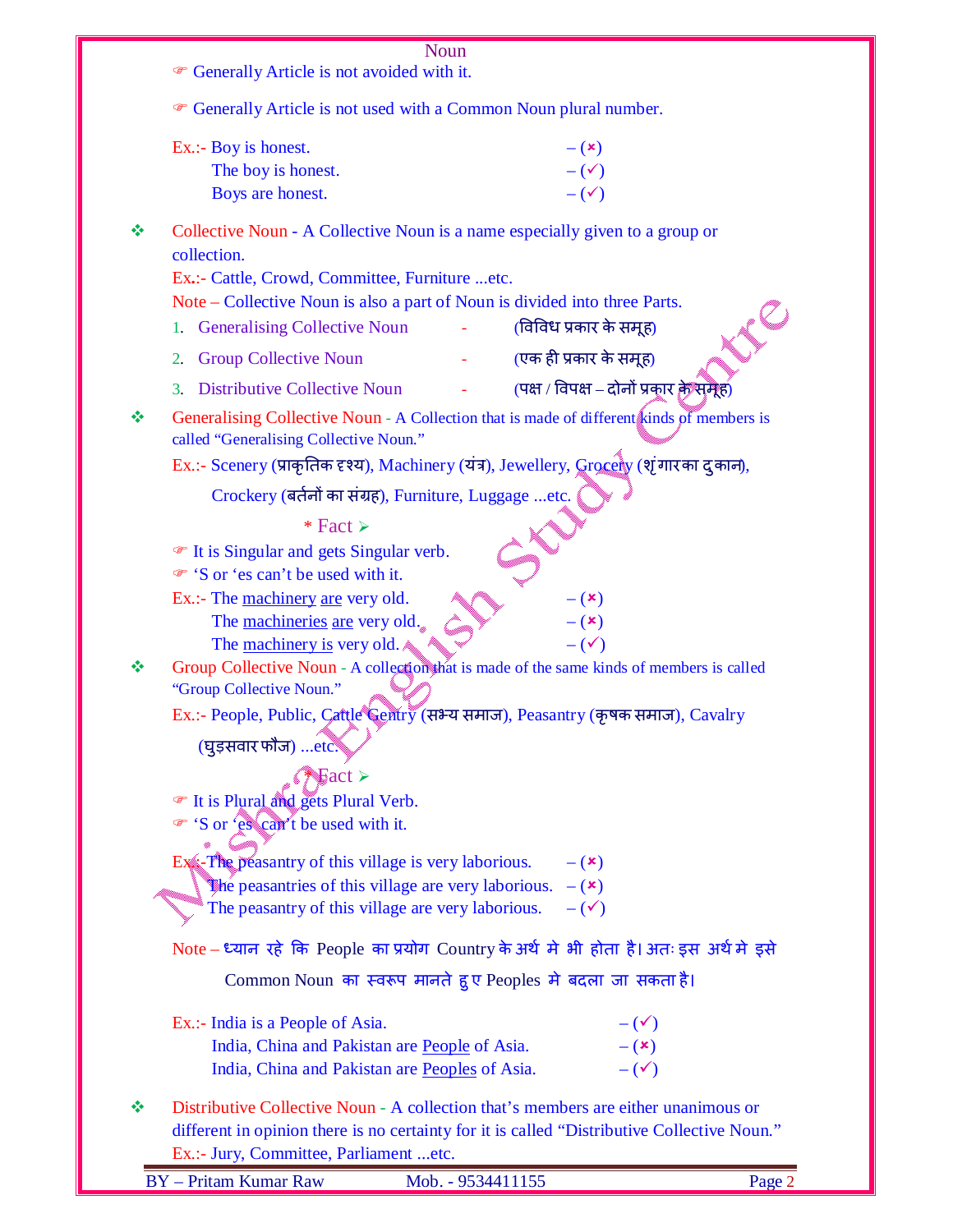$*$  Fact  $\triangleright$ 

|   | ″ raci <i>r</i>                                                                       |
|---|---------------------------------------------------------------------------------------|
| ❖ | If the members of Distributive Collective Noun are unanimous it becomes Singular $\&$ |
|   | gets Singular Verb.                                                                   |
|   | Ex.:- The Committee <u>have</u> taken a bold step in this case.<br>$ (x)$             |
|   | The Committee has taken a bold step in this case.<br>$-(\checkmark)$                  |
| ❖ | If its members are different in opinion it becomes plural and gets Plural Verb.       |
|   | Ex.:- The Committee has not taken any bold step in this case. $-(\star)$              |
|   | The Committee <u>have</u> not taken any bold step in this case. $-(\checkmark)$       |
|   | • 'S or 'es can't be used with it.                                                    |
|   |                                                                                       |
| ❖ | Material Noun - A Noun that can be either measured or weighed but can't be counted is |
|   | called "Material Noun."                                                               |
|   | Ex.:- Water, Sugar, Milk, Rice, Gold etc.                                             |
|   | * Fact $\ge$                                                                          |
|   | <sup>o</sup> Generally it is singular and gets singular verb.                         |
|   | <sup>®</sup> Generally Article doesn't come before it.                                |
|   | Ex.:- Water are colourless.                                                           |
|   | $\underline{A}$ water is colourless.                                                  |
|   | Water is colourless.                                                                  |
|   | The Dreg is the only Material Noun that is plural and gets plural verb.               |
|   | Ex.:- Dregs is laying aside the road in this area."<br>$-$ ( $\mathbf{x})$            |
|   | Dreg are laying aside the road in this area.)<br>$-$ ( $\mathbf{x})$                  |
|   | Dregs are laying aside the road in this area.<br>$-(\checkmark)$                      |
|   |                                                                                       |
| ❖ | Abstract Noun - An Abstract Noun is the name of one's feelings.                       |
|   | Ex.:- Honesty, Brotherhood, Childhood, Goodness etc is always singular and gets       |
|   | Singular Verb.                                                                        |
|   | * Fact >                                                                              |
|   | It Generally Article doesn't come before it.                                          |
|   | Ex.:- Brotherhood are a great quality.<br>$-$ ( $\mathbf{x})$                         |
|   | $\underline{A}$ Brotherhood is a great quality.                                       |
|   | $-({\bf x})$<br>$-(\checkmark)$<br>Brotherhood is a great quality.                    |
|   | $\triangleleft$ Gender $\succ$                                                        |
|   |                                                                                       |
| ❖ | If Noun is defined on the basis of its Gender found into four forms.                  |
|   | <b>Masculine Gender</b><br>1.                                                         |
|   | Féminine Gender<br>2.                                                                 |
|   | <b>Common Gender</b><br>4. Neuter Gender                                              |
|   |                                                                                       |
|   | Masculine Gender - A Noun that denotes a male community is kept in Masculine          |
|   | Gender.                                                                               |
|   | Muscle > Power > Male                                                                 |
|   | Ex.:- Father, Brother, Uncle, Ram, Shyam etc.                                         |
| ❖ | Feminine Gender - A Noun that denotes a female community is kept in Feminine          |
|   | Gender.                                                                               |
|   | Feminine > Femina > Beauty > Female                                                   |
|   | Ex.:- Mother, Sister, Sita, Gita  etc.                                                |

E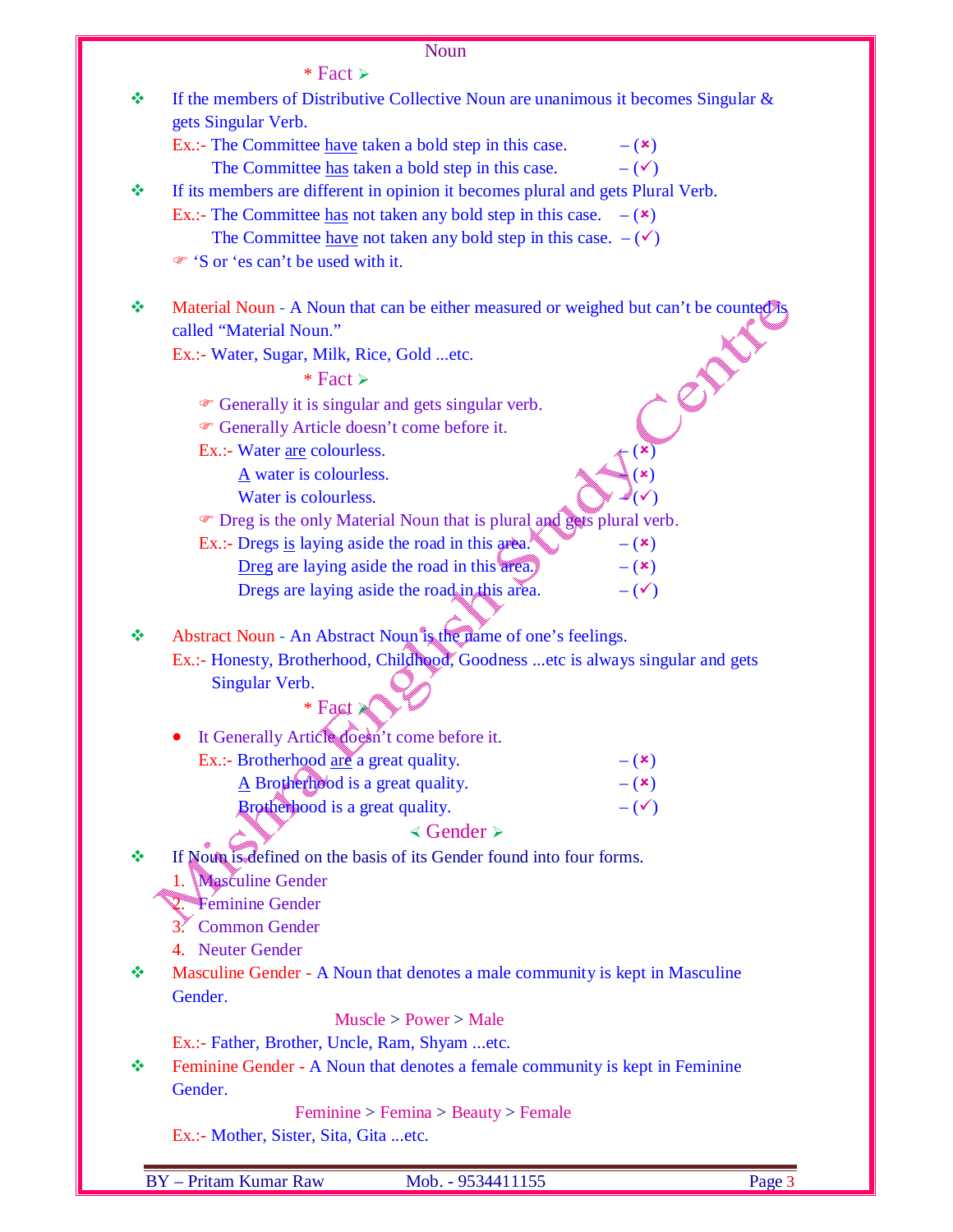| . |
|---|

| ❖ | Common Gender - A Noun that is either masculine or feminine but can't be recognised                    |
|---|--------------------------------------------------------------------------------------------------------|
|   | by name is kept in Common Gender.                                                                      |
|   | Ex.:- Doctor, Engineer, Minister, Student etc.                                                         |
| ❖ | Neuter Gender - A Noun that is either mentally or sexually undeveloped or undeveloped                  |
|   | with both the qualities is kept in Neuter Gender.                                                      |
|   | Ex.:- Pen, Car, Dog etc.                                                                               |
|   | $\triangle$ Noun $\triangleright$                                                                      |
| ❖ | A Noun is divided on the basis of its structure found into two parts.                                  |
|   | <b>Single Noun</b><br>1.                                                                               |
|   | 2. Compound Noun                                                                                       |
| ❖ | Single Noun - A Noun that gets only-one words for its formation is called Single Noun.                 |
|   | Ex.:- Boy, Pen, Dog, Car etc.                                                                          |
| ❖ | Compound Noun - A Noun that gets more than one words for its formation is called                       |
|   | Compound Noun.                                                                                         |
|   | Ex.:- Brother-in-law, Commander-in-chief, Note-book, Cupful, Spoonful, letc.                           |
|   | Note – Compound Noun that is also a part of Noun is divided into two Parts –                           |
|   | <b>Compound Noun with Hyphen</b><br>1.<br>$(-)$                                                        |
|   | <b>Compound Noun without Hyphen</b><br>$(-)$<br>2.                                                     |
| ❖ | Compound Noun with Hyphen - A Compound Noun that gets Hyphen (-) amid its                              |
|   | words.                                                                                                 |
|   | Ex.:- Brother-in-law, Passer-by etc.                                                                   |
| ❖ | Compound Noun without Hyphen - A Compound Noun that doesn't get Hyphen amid                            |
|   | its words.                                                                                             |
|   | Ex.:- Cupful, Spoonful, Pocketful etc.                                                                 |
|   | Note - ध्यान रहे कि इसका अंत 'ful' से होता है।                                                         |
|   | Noun ≻®                                                                                                |
| ❖ | If Noun is divided on the basis of its Count-ability found into two forms.                             |
|   | <b>Countable Noun</b>                                                                                  |
|   | 1.<br>2. Uncountable Noun                                                                              |
| 豪 | Countable Noun - A Noun that can be shown in number.                                                   |
|   | Ex.:- Boy, Pen, Dogetc.                                                                                |
| ❖ | Uncountable Noun - A Noun that can't be shown in number.                                               |
|   | Ex.:- Water, Sugar, Honesty etc.                                                                       |
|   | $\triangle$ Number $\triangleright$                                                                    |
|   |                                                                                                        |
| ❖ | Number- If Noun is divided on the basis of its Number found into two forms.                            |
|   | Singular Number                                                                                        |
|   | 2. Plural Number                                                                                       |
| ❖ | Singular Number - A Noun that is only-one in Number.                                                   |
|   | Ex.:- Pen, Dog, Caretc.                                                                                |
|   | Note – ध्यान रहे कि किसी Uncountable Noun को भी Singular Number के ही श्रेणी मे रखा                    |
|   | जाता है, और Verb Singular दिया जाता हैं।                                                               |
|   | Ex.:- Water <u>are</u> colourless. $-(\star)$<br>Water is colourless. $-(\checkmark)$<br>$\Rightarrow$ |
| ❖ | Plural Number - Noun that are more than one in counting.                                               |
|   | Ex.:- Boys, Pens, Dogs  etc.                                                                           |
|   |                                                                                                        |
|   |                                                                                                        |

E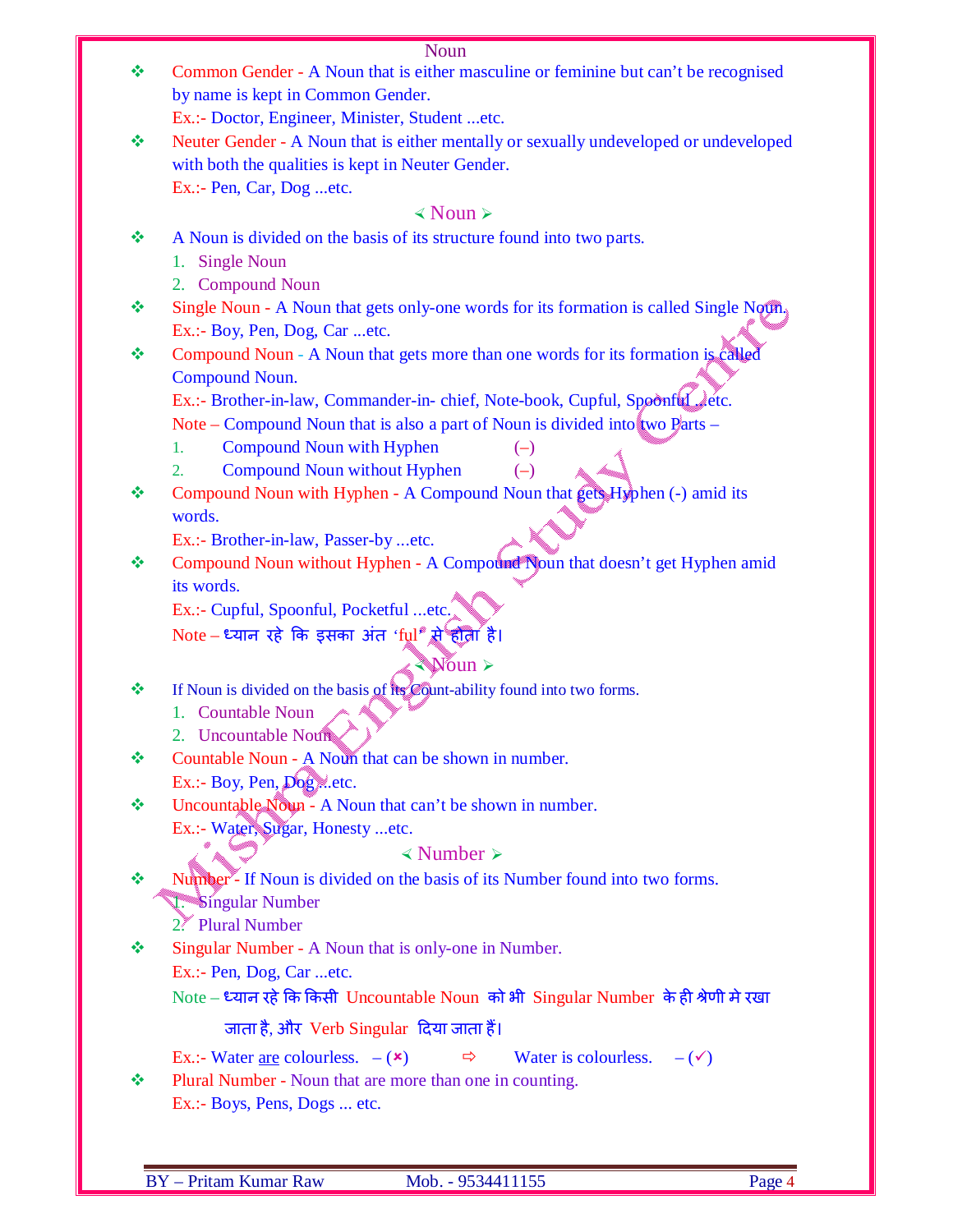|   |                                                             | Noun |                                                                                        |        |
|---|-------------------------------------------------------------|------|----------------------------------------------------------------------------------------|--------|
|   |                                                             |      | Note – कोई Noun प्रायः जन्म से Singular होता है, उसे कुछ नियमों के तहत Plural बनाया    |        |
|   |                                                             |      | जाता, जबकि एक Verb जन्म से ही Plural होता हैं और उसे उन्ही नियमों के तहत               |        |
|   | Singular बनाया जाता हैं और वे नियम निम्नलिखित हैं -         |      |                                                                                        |        |
| ❖ |                                                             |      | Generally a Singular Countable Noun becomes Plural adding's' after itself.             |        |
|   | Ex.:- Singular                                              |      | Plural                                                                                 |        |
|   | Dog                                                         |      | <b>Dogs</b>                                                                            |        |
|   | Car                                                         |      | Cars                                                                                   |        |
|   | <b>Student</b>                                              |      | <b>Students</b>                                                                        |        |
|   | Teacher etc.                                                |      | Teachers etc.                                                                          |        |
| ❖ | after itself.                                               |      | A Singular Countable Noun ending with's, ss, ch, sh, x & z' becomes Plural adding (es) |        |
|   | Ex.:- Singular                                              |      | Plural                                                                                 |        |
|   | <b>Class</b>                                                |      | <b>Classes</b>                                                                         |        |
|   | <b>Torch</b>                                                |      | <b>Torches</b>                                                                         |        |
|   | <b>Box</b>                                                  |      | <b>Boxes</b>                                                                           |        |
|   | Topaz etc.                                                  |      | Topazes etc.                                                                           |        |
| ❖ |                                                             |      | A Singular Countable Noun ending with 'ch' but the 'ch' is pronounced 'Ka' (क)         |        |
|   | becomes Plural adding 's'                                   |      |                                                                                        |        |
|   | Ex.:- Singular                                              |      | Plura                                                                                  |        |
|   | Monarch                                                     |      | <b>Monarchs</b>                                                                        |        |
|   | <b>Stomach</b>                                              |      | Stomachs                                                                               |        |
|   | Arch etc.                                                   |      | Archs etc.                                                                             |        |
| ❖ | A Singular Countable Noun ending with                       |      | and a vowel comes before the 'o' becomes                                               |        |
|   | Plural adding 'es'                                          |      |                                                                                        |        |
|   | Ex.:- Singular                                              |      | Plural                                                                                 |        |
|   | <b>Studio</b>                                               |      | <b>Studios</b>                                                                         |        |
|   | Radio                                                       |      | <b>Radios</b>                                                                          |        |
|   | Video                                                       |      | <b>Videos</b>                                                                          |        |
|   | Bamboo etc.                                                 |      | Bamboos etc.                                                                           |        |
| ❖ | becomes Plural adding 'es'                                  |      | A Singular Countable Noun ending with 'o' and a consonant comes before the 'o'         |        |
|   | Ex.: Singular                                               |      | Plural                                                                                 |        |
|   | Hero                                                        |      | <b>Heroes</b>                                                                          |        |
|   | Zero                                                        |      | <b>Zeroes</b>                                                                          |        |
|   | Potato                                                      |      | <b>Potatoes</b>                                                                        |        |
|   | Tomato etc.                                                 |      | Tomatoes etc.                                                                          |        |
| ❖ |                                                             |      | A Singular Countable Noun ending with 'o' and a consonant comes before the 'o' but     |        |
|   | the Noun is related to technology becomes Plural adding 's' |      |                                                                                        |        |
|   | Ex.:- Singular                                              |      | Plural                                                                                 |        |
|   | Photo                                                       |      | <b>Photos</b>                                                                          |        |
|   | <b>Auto</b>                                                 |      | <b>Autos</b>                                                                           |        |
|   | Dynamo etc.                                                 |      | Dynamos etc.                                                                           |        |
| ❖ |                                                             |      | A Singular countable Noun ending with 'y' and a vowel comes before the 'y' becomes     |        |
|   | Plural adding 's'.                                          |      |                                                                                        |        |
|   | Ex.:- Singular                                              |      | Plural                                                                                 |        |
|   |                                                             |      |                                                                                        |        |
|   | <b>BY</b> - Pritam Kumar Raw                                |      | Mob. - 9534411155                                                                      | Page 5 |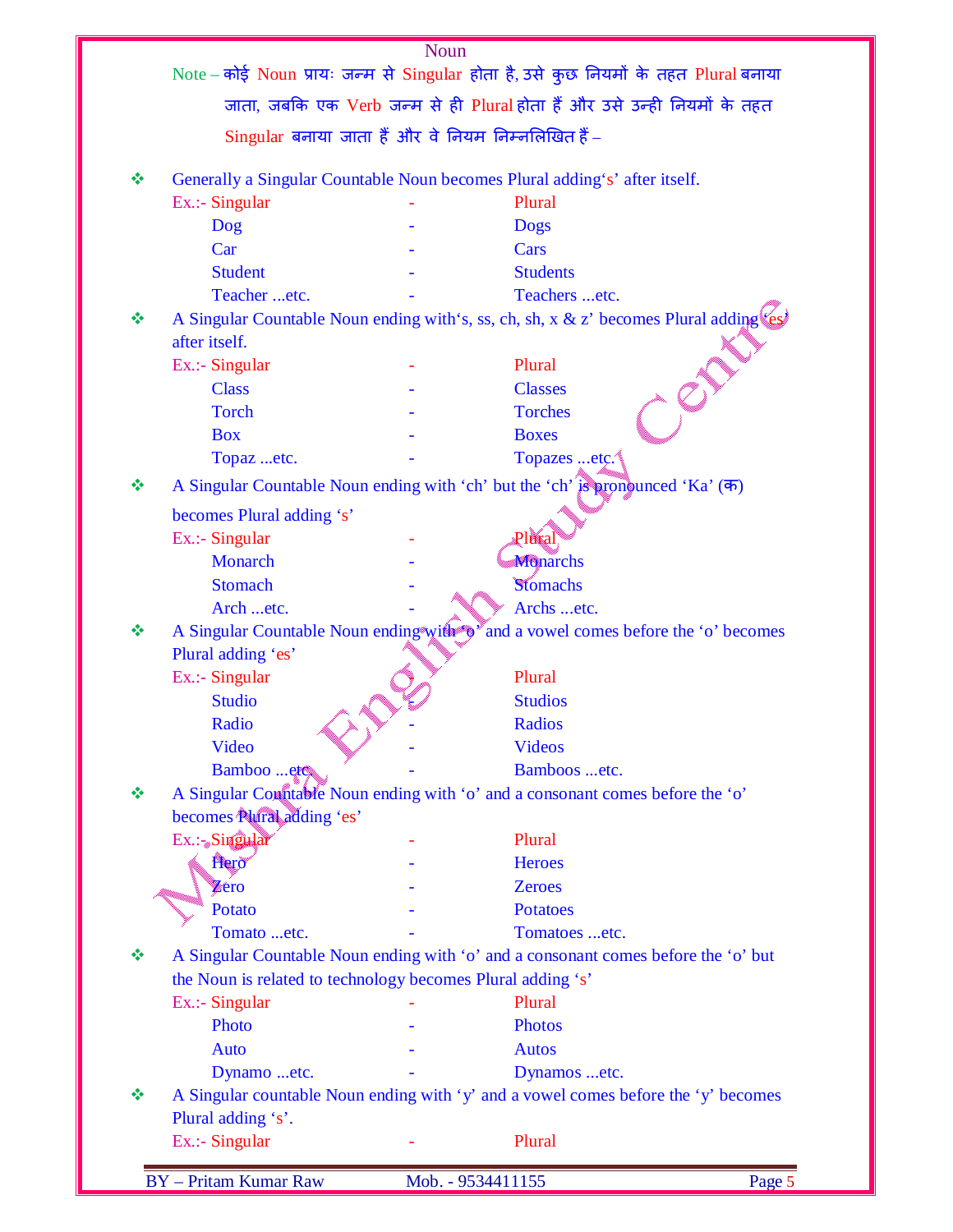|   |                                                                  | Noun |                                                                                        |
|---|------------------------------------------------------------------|------|----------------------------------------------------------------------------------------|
|   | <b>Boy</b>                                                       |      | <b>Boys</b>                                                                            |
|   | <b>Toy</b>                                                       |      | <b>Toys</b>                                                                            |
|   | Day                                                              |      | <b>Days</b>                                                                            |
|   | Ray etc.                                                         |      | Rays etc.                                                                              |
| 豪 |                                                                  |      | A Singular Countable Noun ending with 'y' and a consonant comes before the 'y'         |
|   | becomes Plural replacing 'y' by 'ies'                            |      |                                                                                        |
|   | Ex.:- Singular                                                   |      | Plural                                                                                 |
|   | <b>Baby</b>                                                      |      | <b>Babies</b>                                                                          |
|   | <b>City</b>                                                      |      | <b>Cities</b>                                                                          |
|   | Story etc.                                                       |      | Stories etc.                                                                           |
| 豪 |                                                                  |      | A Singular Countable Noun ending with 'y' and a consonant comes before the 'y' but     |
|   | the Noun is in the form of Proper Noun becomes Plural adding 's' |      |                                                                                        |
|   | Ex.:- Singular                                                   |      | Plural                                                                                 |
|   | <b>January</b>                                                   |      | <b>Januarys</b>                                                                        |
|   | February                                                         |      | Februarys                                                                              |
|   | July                                                             |      | <b>Julys</b>                                                                           |
|   | Canady etc.                                                      |      | Canady's etc,                                                                          |
| 豪 |                                                                  |      | A Singular Countable Noun ending with 'f' or 'fe' becomes Plural replacing 'f' or 'fe' |
|   | by 'ves'                                                         |      |                                                                                        |
|   | Ex.:- Singular                                                   |      | Plural                                                                                 |
|   | Life                                                             |      | Lives                                                                                  |
|   | Wife                                                             |      | Wives                                                                                  |
|   | Knife                                                            |      | Knives                                                                                 |
|   | Leaf etc.                                                        |      | Leaves etc.                                                                            |
|   |                                                                  |      | A Singular Countable Noun ending with T or 'fe' but it is the formation of other Parts |
|   | of Speech becomes Plural adding                                  |      |                                                                                        |
|   | Ex.:- Singular                                                   |      | Plural                                                                                 |
|   | Proof                                                            |      | <b>Proofs</b>                                                                          |
|   | <b>Belief</b>                                                    |      | <b>Beliefs</b>                                                                         |
|   | Chief etc.                                                       |      | Chiefs etc.                                                                            |
|   |                                                                  |      | A Compound Noun without Hyphen becomes Plural by adding 's' with the 'ful'             |
|   | Ex.:- Singular $\triangle$                                       |      | Plural                                                                                 |
|   | Cupful                                                           |      | <b>Cupfuls</b>                                                                         |
|   | Spoonful                                                         |      | Spoonfuls                                                                              |
|   | Pocketful etc.                                                   |      | Pocketfuls etc.                                                                        |
|   | Some Nouns change their Plural form in different way.            |      |                                                                                        |
|   | $\exists x \rightarrow$ Singular                                 |      | Plural                                                                                 |
|   | Child                                                            |      | Children                                                                               |
|   | Man                                                              |      | Men                                                                                    |
|   | Woman                                                            |      | Women                                                                                  |
|   | Ox                                                               |      | Oxen                                                                                   |
|   | Mr.                                                              |      | Messer's                                                                               |
|   | Mrs etc.                                                         |      | Mesdames etc.                                                                          |
| 豪 |                                                                  |      | A Greek Noun ending with 'on' becomes Plural replacing 'ouse' by 'ice'                 |
|   | Ex.:- Singular                                                   |      | Plural                                                                                 |
|   | Phenomenon                                                       |      | Phenomena                                                                              |
|   |                                                                  |      | Criteria etc.                                                                          |
|   |                                                                  |      |                                                                                        |
|   | Criterion etc.                                                   |      |                                                                                        |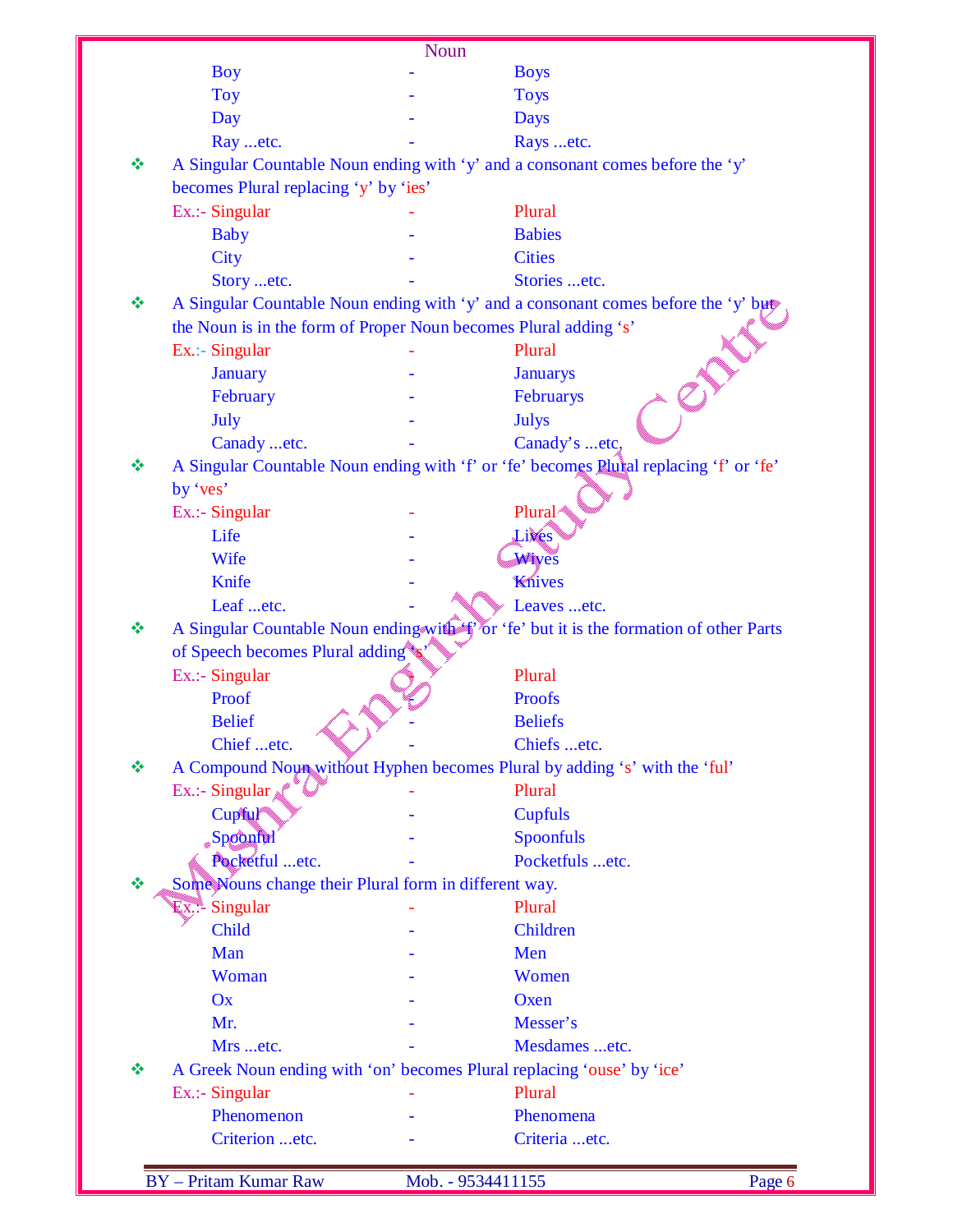|   |                                                                      | Noun |                                                                                    |
|---|----------------------------------------------------------------------|------|------------------------------------------------------------------------------------|
| 豪 |                                                                      |      | A Greek Noun ending with 'ouse' becomes Plural replacing 'ouse' by 'ice'           |
|   | Ex.:- Singular                                                       |      | Plural                                                                             |
|   | <b>Mouse</b>                                                         |      | Mice                                                                               |
|   | Louse                                                                |      | Lice                                                                               |
|   | De-mouse etc.                                                        |      | Demise etc.                                                                        |
| ❖ |                                                                      |      | A Greek Noun that's internal part is 'oo' becomes Plural replacing 'oo' by 'ee'    |
|   | Ex.:- Singular                                                       |      | Plural                                                                             |
|   | <b>Tooth</b>                                                         |      | <b>Teeth</b>                                                                       |
|   | Foot                                                                 |      | Feet                                                                               |
|   | Goose etc.                                                           |      | Geese etc.                                                                         |
| ❖ | A Greek Noun ending with 'is' becomes Plural replacing 'is' by 'es'  |      |                                                                                    |
|   | Ex.:- Singular                                                       |      | <b>PAUL</b><br>Plural                                                              |
|   | <b>Thesis</b>                                                        |      | <b>Theses</b>                                                                      |
|   | <b>Crisis</b>                                                        |      | <b>Crises</b>                                                                      |
|   | Hypothesis                                                           |      | <b>Hypotheses</b>                                                                  |
|   | Oasis etc.                                                           |      | Oases etc.                                                                         |
| 豪 | A Latin Noun ending with 'a' becomes Plural adding 'e' after the 'a' |      |                                                                                    |
|   | Ex.:- Singular                                                       |      | Plural                                                                             |
|   | Formula                                                              |      | Formulae                                                                           |
|   | Vertebra etc.                                                        |      | Vertebrae etc.                                                                     |
| ❖ |                                                                      |      | A Latin Noun ending with 'um' becomes Plural replacing 'um' by 'a'                 |
|   | Ex.:- Singular                                                       |      | Plural                                                                             |
|   | Medium                                                               |      | Media                                                                              |
|   | Forum                                                                |      | Fora                                                                               |
|   | <b>Bacterium</b>                                                     |      | <b>Bacteria</b>                                                                    |
|   | Datum                                                                |      | Data                                                                               |
|   | Stratum etc.                                                         |      | Strata etc.                                                                        |
| ❖ | A Latin Noun ending with 'us' becomes Plural replacing 'us' by 'i'   |      |                                                                                    |
|   | Ex.:- Singular                                                       |      | Plural                                                                             |
|   | <b>Syllabus</b>                                                      |      | Syllabi                                                                            |
|   | Locus                                                                |      | Loci                                                                               |
|   | Cactus                                                               |      | Cacti                                                                              |
|   | Fungus                                                               |      | Fungi                                                                              |
|   | Radius etc.                                                          |      | Radii etc.                                                                         |
| ❖ |                                                                      |      | A Singular Countable Noun ending with 'man' becomes Plural by changing 'man' into  |
|   | 'men                                                                 |      |                                                                                    |
|   | - Singular<br>JX.                                                    |      | Plural                                                                             |
|   | Washer man                                                           |      | Washer men                                                                         |
|   | Businessman etc.                                                     |      | Businessmen etc.                                                                   |
| ❖ |                                                                      |      | A Compound form of Noun that's first Part is Man or Woman makes Plural of the both |
|   | Parts.                                                               |      |                                                                                    |
|   | Ex.:- Singular                                                       |      | Plural                                                                             |
|   | Man-Engineer                                                         |      | <b>Men-Engineers</b>                                                               |
|   | Woman-Worker etc.                                                    |      | Women-Workers etc.                                                                 |
| ❖ |                                                                      |      | A Compound form of Noun that's first Part is Man or Woman but the entire meaning   |
|   |                                                                      |      | doesn't show Man or Woman makes Plural of the other Part not of Man or Woman.      |
|   | Ex.:- Singular                                                       |      | Plural                                                                             |
|   |                                                                      |      |                                                                                    |
|   | <b>BY</b> - Pritam Kumar Raw                                         |      | Page 7<br>Mob. - 9534411155                                                        |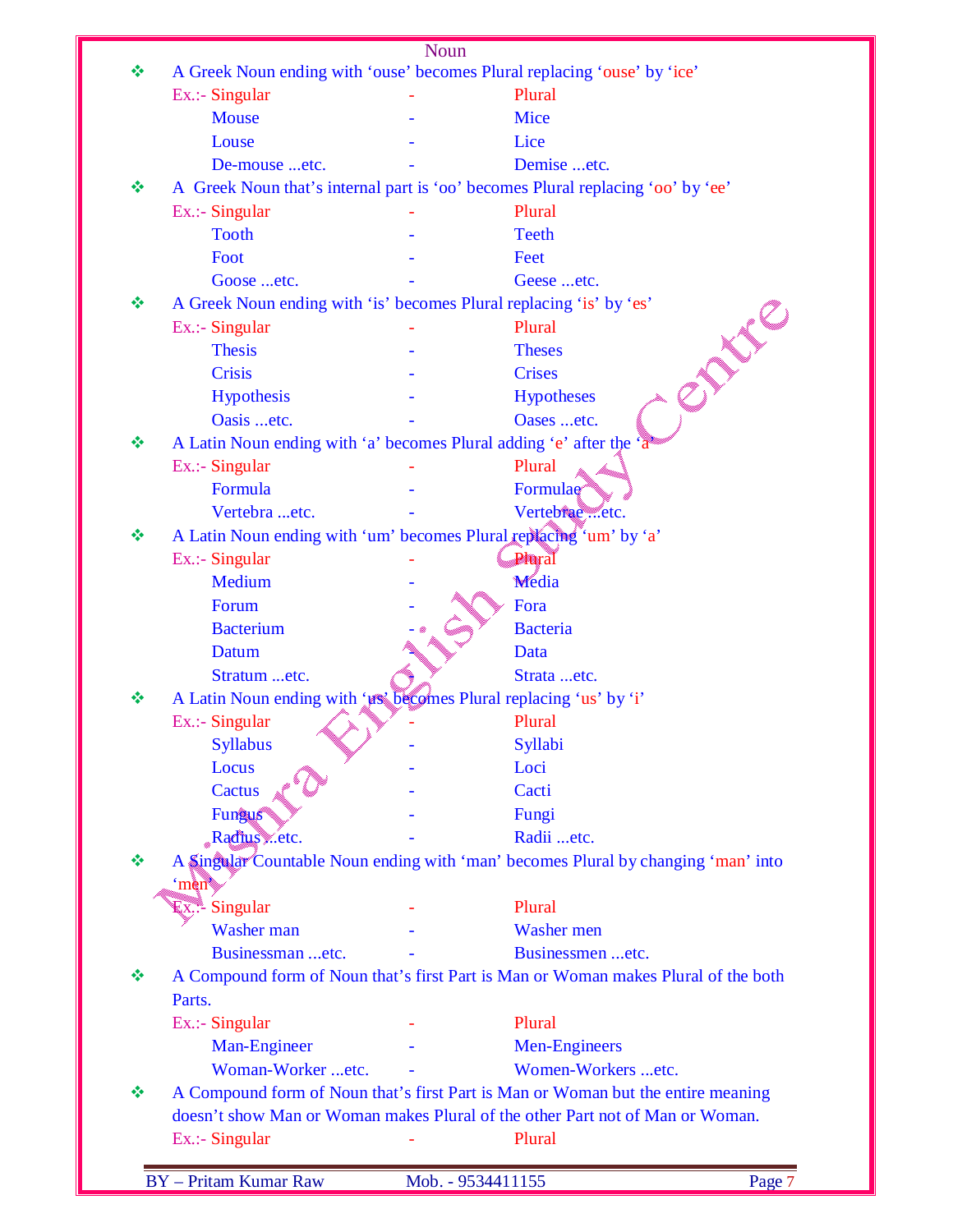|   |                                                                            | Noun                      |                                                                                                 |
|---|----------------------------------------------------------------------------|---------------------------|-------------------------------------------------------------------------------------------------|
|   | Man-Hater                                                                  |                           | <b>Man-Haters</b>                                                                               |
|   | Woman-Killer etc.                                                          |                           | Woman-Killers etc.                                                                              |
| ❖ |                                                                            |                           | A Compound Form of Noun that's anyone part is Preposition makes Plural of the Part              |
|   | that is before the Preposition.                                            |                           |                                                                                                 |
|   | Ex.:- Singular                                                             |                           | Plural                                                                                          |
|   | <b>Brother-in-law</b>                                                      |                           | <b>Brothers-in-law</b>                                                                          |
|   | Commander-in-chief                                                         |                           | Commanders-in-chief etc.                                                                        |
| ❖ | Generally a Compound form of Noun makes Plural of its most important Part. |                           |                                                                                                 |
|   | Ex.:- Singular                                                             |                           | Plural                                                                                          |
|   | <b>Arm-Chair</b>                                                           |                           | <b>Arm-Chairs</b>                                                                               |
|   | <b>Class-Teacher</b>                                                       |                           | <b>Class-Teachers</b>                                                                           |
|   | <b>Step-Mother</b>                                                         |                           | <b>Step-Mothers</b>                                                                             |
|   | Note-Book etc.                                                             |                           | Note-Books etc.                                                                                 |
| ❖ |                                                                            |                           | A Compound form of Noun that is made of two Post & both work together for someone               |
|   | makes Plural of the both Parts.                                            |                           |                                                                                                 |
|   | $Ex.:$ - Singular                                                          |                           | Plural                                                                                          |
|   | Lord-Governor                                                              |                           | <b>Lords-Governors</b>                                                                          |
|   | Lord-Justice etc.                                                          |                           | Lords-Justices Letc.                                                                            |
| ❖ |                                                                            |                           | A Compound form of Noun that is made of two Posts in which either works as Post &               |
|   | other is its Adjective makes Plural of the real Post.                      |                           |                                                                                                 |
|   | Ex.:- Singular                                                             |                           | Plural                                                                                          |
|   | <b>Assistant-Commandant</b>                                                |                           | <b>Assistant-Commandants</b><br><b>Wice-Presidents</b>                                          |
|   | <b>Vice-President</b><br>Advocate-General etc.                             |                           | Advocate-Generals etc.                                                                          |
| ❖ |                                                                            |                           | A Compound form of Noun that's only one Part is Noun and other works as any other               |
|   | Parts of Speech makes Plural of the real Noun Part.                        |                           |                                                                                                 |
|   | Ex.:- Singular                                                             |                           | Plural                                                                                          |
|   | High-way                                                                   |                           | <b>High-ways</b>                                                                                |
|   | Passer-by                                                                  |                           | Passers-by                                                                                      |
|   | Hanger-on etc.                                                             |                           | Hangers-on etc.                                                                                 |
|   |                                                                            | $\le$ Facts of Noun $\ge$ |                                                                                                 |
| ❖ |                                                                            |                           | Two Similar Nouns connected with a Preposition are used in Singular form & Given                |
|   | Singular Verb.                                                             |                           |                                                                                                 |
|   | $Ex.:=(a)$ Doors to doors.                                                 |                           | $-(\star) \Rightarrow$ Door to door.<br>$-(\checkmark)$                                         |
|   |                                                                            |                           | (b) Villages after villages. $-(\mathbf{x}) \Rightarrow$ Village after village. $-(\mathbf{x})$ |
|   | $(c)$ Villages after villages were visited during the last election.       |                           | $ (x)$                                                                                          |
|   | Village after village was visited during the last election.                |                           | $-(\checkmark)$                                                                                 |
| ❖ |                                                                            |                           | Two different Noun connected with a Preposition are free to be Singular or Plural but           |
|   | get Verb with only the first-one.                                          |                           |                                                                                                 |
|   | Ex.:- The boy with his friends is going to Delhi.                          |                           | $-(\checkmark)$                                                                                 |
|   | The boys with the teacher are going to Delhi.                              |                           | $-$ ( $\checkmark$ )                                                                            |
| ❖ |                                                                            |                           | Generally two Singular Nouns connected with 'and' become Plural & get Plural Verb.              |
|   | Ex.:- The boy and the girl is absent today.                                |                           | $-$ ( $\mathbf{x})$                                                                             |
|   | The boy and the girl are absent today.                                     |                           | $-(\checkmark)$                                                                                 |
| ❖ |                                                                            |                           | Two Singular Nouns that are used in pair as a unit and get connection with 'and' make a         |
|   | Singular formation and use Singular Verb.                                  |                           |                                                                                                 |
|   | Rice and Pulse, Bread and Butter, Horse and Cart etc.                      |                           |                                                                                                 |
|   | <b>BY</b> - Pritam Kumar Raw                                               | Mob. - 9534411155         | Page 8                                                                                          |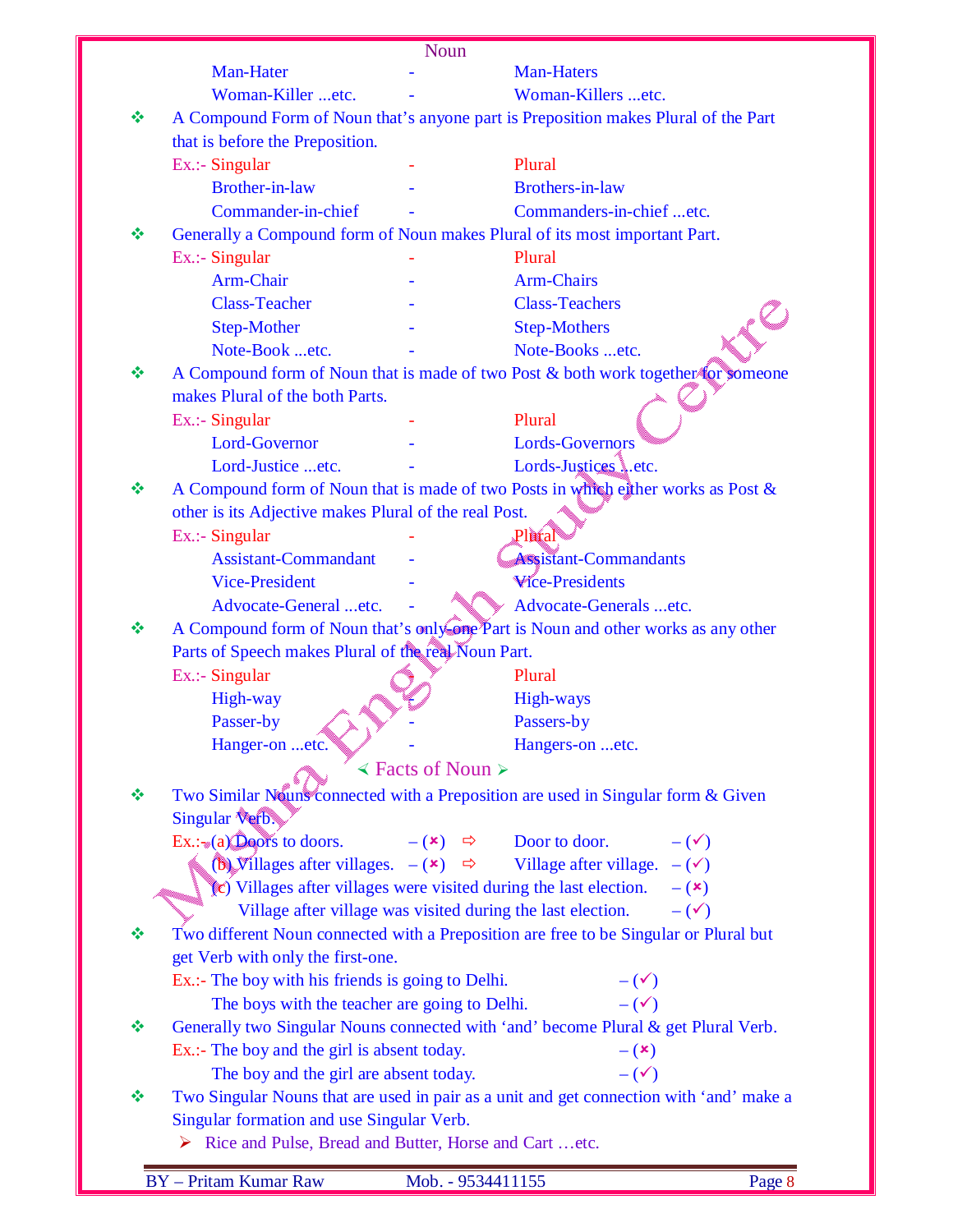|   | <b>Noun</b>                                                                                                              |                            |
|---|--------------------------------------------------------------------------------------------------------------------------|----------------------------|
|   | Ex.:- Rice and Pulse are a heavy food.                                                                                   | $-$ ( $\mathbf{x})$        |
|   | Rice and Pulse is a heavy food.                                                                                          | $-(\checkmark)$            |
| ❖ | Two Material Nouns that are used in a solution and get connection with and make a                                        |                            |
|   | Singular formation and use Singular Verb.                                                                                |                            |
|   | Ex.:- Milk and Sugar are a tasty drink.                                                                                  | $-({\bf x})$               |
|   | Milk and Sugar is a tasty drink.                                                                                         | $-(\checkmark)$            |
| ❖ |                                                                                                                          |                            |
|   | If more posts than one come together and only first-one gets Article make a Singular<br>formation and use Singular Verb. |                            |
|   |                                                                                                                          |                            |
|   | Ex.:- The Manager, Director and Financer of this company are absent today. $-(\star)$                                    |                            |
|   | The Manager, Director and Financer of this company is absent today. $-(\checkmark)$                                      |                            |
| ❖ | The + Adjective shows its entire community of the same quality that is Plural & gets                                     |                            |
|   | Plural Verb.                                                                                                             |                            |
|   | Note - ध्यान रहे की इसके साथ 's / es' People / Public का प्रयोग नहीं होता।                                               |                            |
|   | Ex.:- The Poor is very laborious.                                                                                        | $- (x)$                    |
|   | The Poor's are very laborious.                                                                                           | $(*)$                      |
|   | The Poor People are very laborious.                                                                                      |                            |
|   | The Poor are very laborious.                                                                                             |                            |
| ❖ | The $+$ Adjective $+$ Noun becomes Singular or Plural according to the Noun.                                             |                            |
|   | Ex.:- The Poor is very honest.                                                                                           | $\mathcal{N}(\mathcal{N})$ |
|   | The Poor are very honest.                                                                                                | $-(\checkmark)$            |
| ❖ | Poem can be Singular or Plural according to its Number.                                                                  |                            |
|   | Ex.:- This is a nice Poem, written by J.L. Nehru.                                                                        | $-(\checkmark)$            |
|   | These are nice Poems, written by J.L. Nehru.                                                                             | $-(\checkmark)$            |
| ❖ | Poetry itself is Singular or Plural. It can't be changed into Poetries.                                                  |                            |
|   | Ex.:- This is a nice Poetry, written by J.L. Nehru.                                                                      | $-(\checkmark)$            |
|   | These are nice Poetries, written by J.L. Nehru.                                                                          | $- (x)$                    |
|   | These are nice Poetry, written by J.L. Nehru.                                                                            | $-(\checkmark)$            |
| ❖ | $\frac{\text{Many} + \text{P.C.N} + \text{P.V}}{\text{P.V}}$                                                             |                            |
|   | Ex.:- Many Student are laborrous in Patna.                                                                               | $- (x)$                    |
|   | Many Student is laborious in Patna.                                                                                      | $ (x)$                     |
|   | Many Students are laborious in Patna.                                                                                    | $-(\checkmark)$            |
| ❖ | Many + a / an $\angle S.C.N + S.V$                                                                                       |                            |
|   | Ex.:- Many a Student are laborious in Patna.                                                                             | $ (x)$                     |
|   | <b>Many a Students is laborious in Patna.</b>                                                                            | $-$ ( $\mathbf{x})$        |
|   | Many a Student is laborious in Patna.                                                                                    | $-(\checkmark)$            |
| ❖ | Bread being Uncountable it is Singular & gets Singular Verb.                                                             |                            |
|   | Note - (a) It is made Countable adding 'a Piece of/a loaf of' before it.                                                 |                            |
|   | (b) In Countable form it can be Singular or Plural according to its Number.                                              |                            |
|   | (c) Bread can't be changed into Breads.                                                                                  |                            |
|   | Ex.:- Bread is important for life.                                                                                       | $-(\checkmark)$            |
|   | He is eating one bread.                                                                                                  | $- (x)$                    |
|   | He is eating a piece of bread.                                                                                           | $-(\checkmark)$            |
|   | He is eating five pieces of breads.                                                                                      | $-$ ( $\mathbf{x})$        |
| ❖ | Advice being Uncountable it is Singular & gets Singular Verb.                                                            |                            |
|   | Note - (a) It is made Countable adding 'a piece of' before it.                                                           |                            |
|   | (b) In Countable form it can be Singular or Plural according to its Numbers.                                             |                            |
|   | (c) Advice can't be changed into 'Advices.'                                                                              |                            |
|   |                                                                                                                          |                            |
|   | <b>BY</b> - Pritam Kumar Raw<br>Mob. - 9534411155                                                                        | Page 9                     |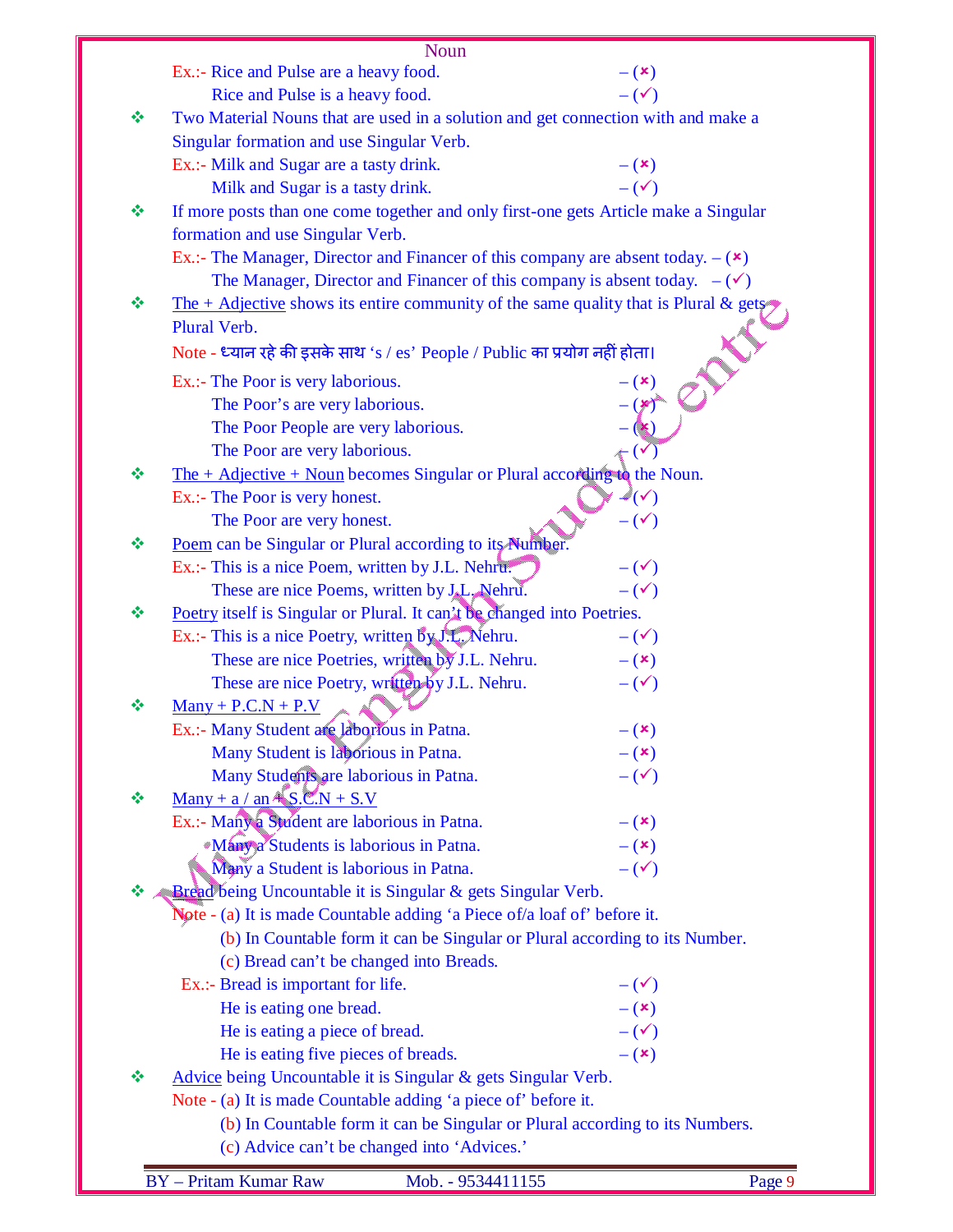|   | <b>Noun</b>                                                                                                       |                                |
|---|-------------------------------------------------------------------------------------------------------------------|--------------------------------|
|   | Ex.:- He has given me good advice.                                                                                | $-(\checkmark)$                |
|   | He has given me one good advice.                                                                                  | $- (x)$                        |
|   | He has given me a piece of good advice.                                                                           | $-(\checkmark)$                |
|   | He has give me five piece of good advices.                                                                        | $-$ ( $\mathbf{x})$            |
|   | He has give me five pieces of good advice.                                                                        | $-(\checkmark)$                |
| ❖ | Mischief being Uncountable it is Singular & gets Singular Verb.                                                   |                                |
|   | Note - (a) It is made Countable adding 'an act of' before it.                                                     |                                |
|   | (b) In Countable form it can be Singular or Plural according to its Number.                                       |                                |
|   | (c) Mischief can't be changed into 'Mischief's.'                                                                  |                                |
|   | Ex.:- Your mischief was taken seriously.                                                                          | $-(\checkmark)$                |
|   | Your one mischief was taken seriously.                                                                            | $-$ ( $\mathbf{x})$            |
|   | An act of your mischief was taken seriously.                                                                      | $-(\checkmark)$                |
|   | Five acts of your mischiefs were taken seriously.                                                                 | $-$ ( $\mathbf{x})$            |
|   | Five acts of your mischief were taken seriously.                                                                  | $ (\checkmark)$                |
| ❖ | If Stone & Brick come in Construction work, they are used in Singular form $\&$ get                               |                                |
|   | Singular Verb.                                                                                                    |                                |
|   | Ex.:- This house is built of stones and bricks.                                                                   |                                |
|   | This house is built of stone and brick.                                                                           |                                |
|   | Note - ध्यान रहे कि यदि इसका प्रयोग Construction work के अलावे हो ,तो ये अपनी गिनती के                            |                                |
|   | आधार पर Singular अथवा Plural हो सकते है।                                                                          |                                |
|   | Ex.:- He gave me a stone to throw on the dog.                                                                     | $-(\checkmark)$                |
|   | He gave me five stones to throw on the dog.                                                                       | $-(\checkmark)$                |
| ❖ | Hair being Uncountable, It is Singular & get Singular Verb.                                                       |                                |
|   | Ex.:- His hair are black.                                                                                         | $-$ ( $\mathbf{x})$            |
|   | His hair is black.                                                                                                | $-(\checkmark)$                |
|   | Note - ध्यान रहे कि यदि  Hair को गिनेती के तहत पेश किया जाय तो ये अपनी संख्या के                                  |                                |
|   | आधार पर Singular अथवा Plural हो सकते हैं।                                                                         |                                |
|   |                                                                                                                   |                                |
|   | Ex.:- I found his one hair white.                                                                                 | $-(\checkmark)$                |
|   | I found his five hairs white.                                                                                     | $-(\checkmark)$                |
| ❖ | Sheep, Offspring, Information, Deer, Fish, Staff etc. themselves are Singular or Plural                           |                                |
|   | they can't get's or 'es' with them.                                                                               |                                |
|   | Ex.:- My brother has only-one offspring, named Golu.                                                              | $-(\checkmark)$                |
|   | My uncle has three offsprings, two sons and a daughter.<br>My uncle has three offspring, two sons and a daughter. | $ (x)$<br>$-$ ( $\checkmark$ ) |
|   |                                                                                                                   |                                |
| ❖ | News, Ganges, Himalayas, Cross-Roads etc. are Singular and get Singular Verb.                                     |                                |
|   | <b>EX</b> :- The News were very important for us.                                                                 | $-$ ( $\mathbf{x}$ )           |
|   | The News was very important for us.                                                                               | $-$ ( $\checkmark$ )           |
| ❖ | Cattle, People, Public, Police, Electorate (मतदाता / मतदाता सूची) etc. are Plural & get                           |                                |
|   | Plural Verb.                                                                                                      |                                |
|   | Ex.:- The Electorate of this area is not ready for the next election.                                             | $ (x)$                         |
|   | The Electorate of this area are not ready for the next election.                                                  | $-(\checkmark)$                |
| ❖ | 'Police' denotes its entire Police-department that is Plural & get Plural Verb.                                   |                                |
|   | Note - ध्यान रहे कि यदि गिनती के तहत दर्शाया जाय, तो एक सिपाही के लिए  Police-Man तथा एक                          |                                |
|   | से ज्यादा के लिए Police-Men का प्रयोग किया जाता है।                                                               |                                |
|   |                                                                                                                   |                                |
|   | <b>BY</b> - Pritam Kumar Raw<br>Mob. - 9534411155                                                                 | Page 10                        |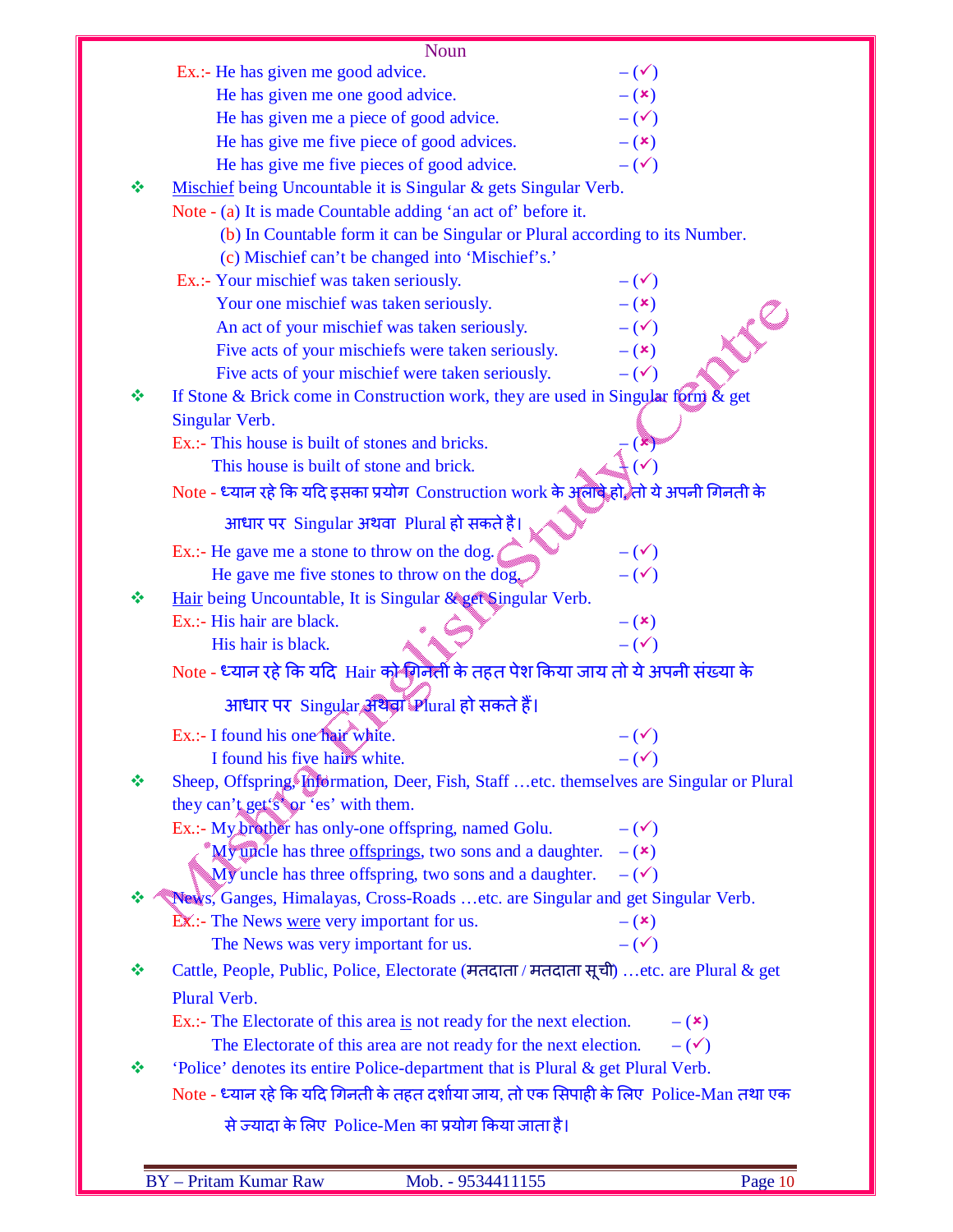|   | <b>Noun</b>                                                                                |                      |
|---|--------------------------------------------------------------------------------------------|----------------------|
|   | Ex.:- (a) The Police has arrested Raju in murder case.                                     | $- (x)$              |
|   | The Police have arrested Raju in murder case.                                              | $-(\checkmark)$      |
|   | (b) I saw a Police running after a thief.                                                  | $-$ ( $\mathbf{x})$  |
|   | I saw a Police-man running after a thief.                                                  | $-(\checkmark)$      |
|   | (c) I saw five Polices running after a thief.                                              | $-$ ( $\mathbf{x})$  |
|   | I saw five Police-men running after a thief.                                               | $-(\checkmark)$      |
| ❖ | Nouns that are made of two similar parts, in the absence of either part they lose their    |                      |
|   | Importance are Plural & get Plural Verb.                                                   |                      |
|   | Scissors, Shoes, Goggles, Gloves etc.                                                      |                      |
|   |                                                                                            |                      |
|   | Note - ध्यान रहे कि उपरोक्त Nouns के पहले यदि "A pair of" जोड़ दिया जाय, तो ये Singular हो |                      |
|   | जाता हैं, तथा Verb Singular लेते है।                                                       | INE                  |
|   | Ex.: (a) My scissors are broken.                                                           |                      |
|   | My one scissor is broken.                                                                  | $(\star)$            |
|   | (b) A pair of my scissors are broken.                                                      |                      |
|   | A pair of my scissors is broken.                                                           |                      |
| ❖ | Alms (भीख), Eaves (दान), Riches (धन) are Plural & get Plural Verb                          |                      |
|   | Ex.:- Alms has been given to the beggar.                                                   | $(\mathbf{x})$       |
|   | Alms have been given to the beggar.                                                        |                      |
| 豪 | If a Person/Thing comes in uses is free to be Singular or Plural.                          |                      |
|   | Ex.:- The Pen is red.                                                                      | $-(\checkmark)$      |
|   | The Pens are red.                                                                          | $ (\checkmark)$      |
| 豪 | If a Number (Digit) comes in uses is always use in Singular form & given Singular Verb.    |                      |
|   | Ex.:- 1 is a starting digit.                                                               |                      |
|   | 786 are a lucky number.                                                                    |                      |
|   | 786 is a lucky number.                                                                     |                      |
| ❖ | The Part of body that is only-one in body is always used in Singular form and given        |                      |
|   | Singular Verb.                                                                             |                      |
|   | Ex.:- The tongues are very useful to taste.                                                | $- (x)$              |
|   | The tongue is very useful to taste.                                                        | $-(\checkmark)$      |
| ❖ | Parts of body that are two in body, in the absence of either part man can be alive (जीवित) |                      |
|   | become Singular or Plural according to their number.                                       |                      |
|   | Ex.:- The beggar has only-one hand, but I have two hands.                                  |                      |
| ❖ | Parts of body that are two in body & both are essential for life are always used in Plural |                      |
|   | form & given Plural Verb.                                                                  |                      |
|   | $\mathbf{E}$ . $\mathbf{L}$ ungs (फेफड़े), Bowels (आंत) etc.                               |                      |
| 豪 | $One/Any + Singular Countable Noun + Singular Verb.$                                       |                      |
|   | Ex.:- One students is absent today.                                                        | $-({\bf x})$         |
|   | One student is absent today.                                                               | $-(\checkmark)$      |
| ❖ | $One/Any + of + P.C.N + S.V$                                                               |                      |
|   | Ex.:- One of the student is very laborious in my class.                                    | $ (x)$               |
|   | One of the students are very laborious in my class.                                        | $-$ ( $\mathbf{x}$ ) |
|   | One of the students is very laborious in my class.                                         | $-(\checkmark)$      |
| ❖ | Number + Noun (Person/Thing)                                                               |                      |
|   | Note - In this condition Noun becomes Singular or Plural according to the Number.          |                      |
|   |                                                                                            |                      |

E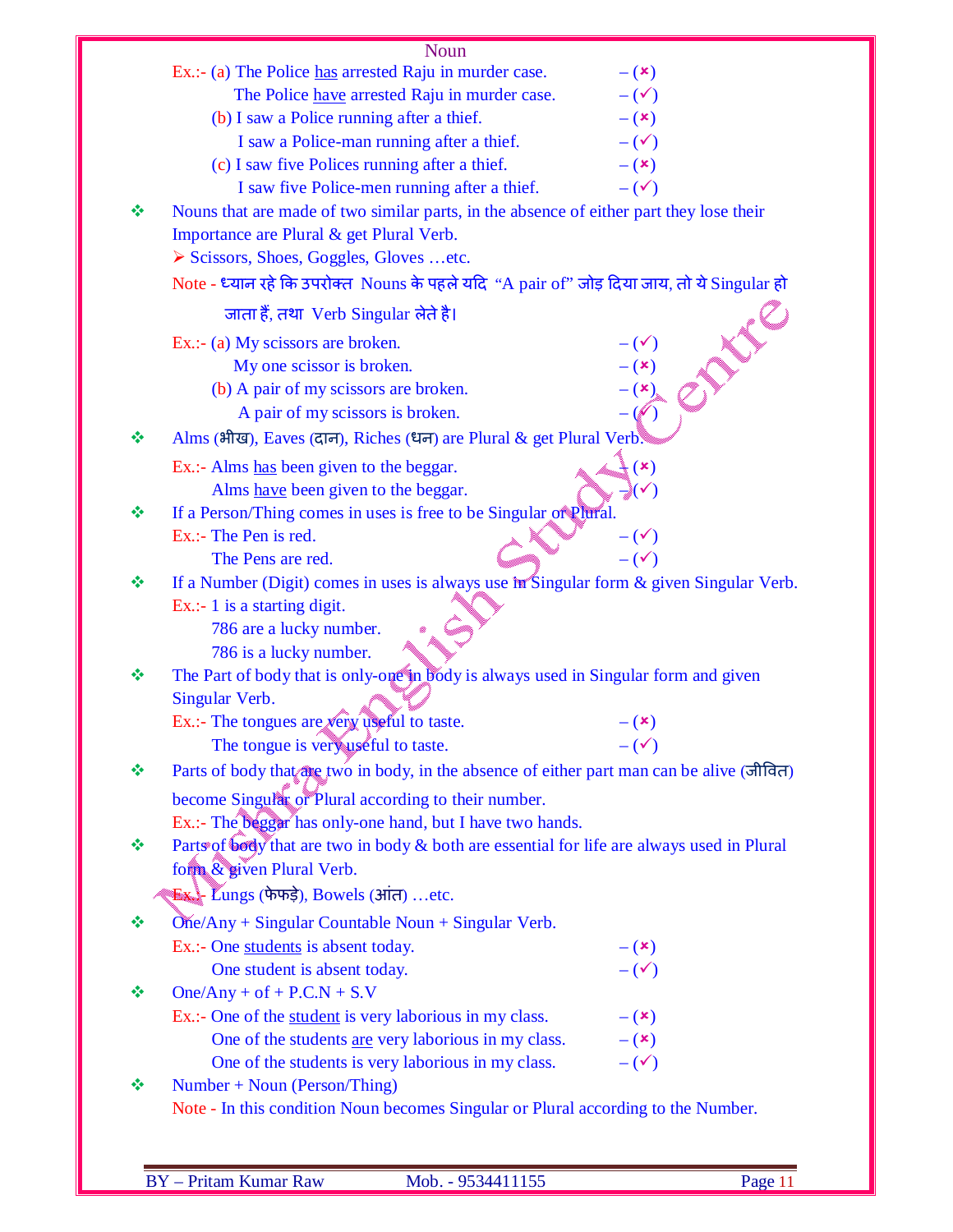|        |                                                                                          | Noun                                     |               |                                                                                                                         |  |
|--------|------------------------------------------------------------------------------------------|------------------------------------------|---------------|-------------------------------------------------------------------------------------------------------------------------|--|
|        | Ex.:- One boy is absent today.                                                           |                                          |               | $-(\checkmark)$<br>$-(\checkmark)$                                                                                      |  |
|        | Ten boys are absent today.                                                               |                                          |               |                                                                                                                         |  |
| ❖      | Number + Measurement.                                                                    |                                          |               |                                                                                                                         |  |
|        | Note - In this condition measurement is free to be Singular or Plural but gets Verb only |                                          |               |                                                                                                                         |  |
|        | in Singular form.                                                                        |                                          |               |                                                                                                                         |  |
|        | Ex.:- One mile is a long distance.                                                       |                                          |               |                                                                                                                         |  |
|        | Ten miles is a long distance.                                                            |                                          |               | $-(\checkmark)$<br>$-(\checkmark)$                                                                                      |  |
| ❖      | Number + Measurement + Measured.                                                         |                                          |               |                                                                                                                         |  |
|        | Measured.                                                                                |                                          |               | Note - In this condition measurement is always Singular but gets Verb according to the                                  |  |
|        | Ex.:- Ten men committee.                                                                 | $-$ ( $\mathbf{x}$ )                     | $\Rightarrow$ | Ten man committee.                                                                                                      |  |
|        | Fifty rupees-note.                                                                       | $-\left( \mathbf{x}\right)$              | $\Rightarrow$ | Fifty rupee-note.                                                                                                       |  |
|        | Five years Plan.                                                                         | $ (x)$                                   | $\Rightarrow$ | Five year Plan.                                                                                                         |  |
|        | A ten rupees-note has been given to Ram.<br>➤                                            |                                          |               | $-$ ( $\mathbf{x})$                                                                                                     |  |
|        | A ten rupee-note has been given to Ram.<br>➤                                             |                                          |               |                                                                                                                         |  |
|        | Ten rupee-notes have been given to Ram.<br>➤                                             |                                          |               |                                                                                                                         |  |
| 豪      | Number + Number + Measurement + Measured.                                                |                                          |               |                                                                                                                         |  |
|        |                                                                                          |                                          |               | Note - In this condition measurement is always Singular but gets Verb according to the                                  |  |
|        | Combination of first Number & Measured.                                                  |                                          |               |                                                                                                                         |  |
|        | Ex.:- One, ten rupees-note has been given to Ram.                                        |                                          |               | $- (x)$                                                                                                                 |  |
|        | One, ten rupee-note has been given to Ram.                                               |                                          |               | $-(\checkmark)$                                                                                                         |  |
|        | Ten, ten rupee-notes have been given to <b>Ram.</b>                                      |                                          |               | $-(\checkmark)$                                                                                                         |  |
|        |                                                                                          |                                          |               |                                                                                                                         |  |
|        |                                                                                          | < Uses of Noun >                         |               |                                                                                                                         |  |
|        |                                                                                          |                                          |               |                                                                                                                         |  |
|        |                                                                                          | $\triangle$ Word                         |               |                                                                                                                         |  |
|        |                                                                                          |                                          |               |                                                                                                                         |  |
|        | (a) Group of letters $-$ {S / P}                                                         |                                          |               | (b) Promise $-$ {Singular}                                                                                              |  |
|        |                                                                                          |                                          |               | To show group of letters word can be changed into 'Words' according to its                                              |  |
|        | uses.                                                                                    |                                          |               |                                                                                                                         |  |
|        | Ex.:- Boy is a word that has three letters.                                              |                                          |               | $-(\checkmark)$                                                                                                         |  |
|        | Boy and toy are two words in which each has three letters.                               |                                          |               | $-(\checkmark)$                                                                                                         |  |
|        | The sense of Promise word can't be changed into 'Words'.                                 |                                          |               |                                                                                                                         |  |
|        | Ex.:- I give you a word to join your party.                                              |                                          |               | $-(\checkmark)$                                                                                                         |  |
|        | Kaikeyee had taken three pieces of words from Dashrath.                                  |                                          |               | $ (x)$                                                                                                                  |  |
|        | Raikeyee had taken three pieces of word from Dashrath.                                   |                                          |               | $-(\checkmark)$                                                                                                         |  |
|        |                                                                                          | $\langle$ Work $\rangle$                 |               |                                                                                                                         |  |
|        | (a) Action - (कार्य) - {Singular}                                                        |                                          |               | (b) Writing – $(\overline{\mathsf{t}} \overline{\mathsf{u}} \overline{\mathsf{d}} \overline{\mathsf{d}})$ – $\{S / P\}$ |  |
|        | • In the sense of Action work can't be changed into 'Works'.                             |                                          |               |                                                                                                                         |  |
|        | Ex.:- I have to finish a piece of work.                                                  |                                          |               | $-(\checkmark)$                                                                                                         |  |
|        | I have to finish many piece of works.                                                    |                                          |               | $- (x)$                                                                                                                 |  |
|        | I have to finish many pieces of work.                                                    |                                          |               | $-(\checkmark)$                                                                                                         |  |
|        |                                                                                          |                                          |               |                                                                                                                         |  |
|        | To show writing 'work' can be changed into 'works'.                                      |                                          |               |                                                                                                                         |  |
|        | Ex.:- The Goddan is a work of Premchand.                                                 |                                          |               | $-(\checkmark)$                                                                                                         |  |
| ❖<br>❖ | The Goddan & the Gabban are works of Premchand.                                          |                                          |               | $-(\checkmark)$                                                                                                         |  |
| ❖      | (a) Brothers $-$ {Plural}                                                                | $\triangleleft$ Brother $\triangleright$ |               | (b) Brethren $-$ {Plural}                                                                                               |  |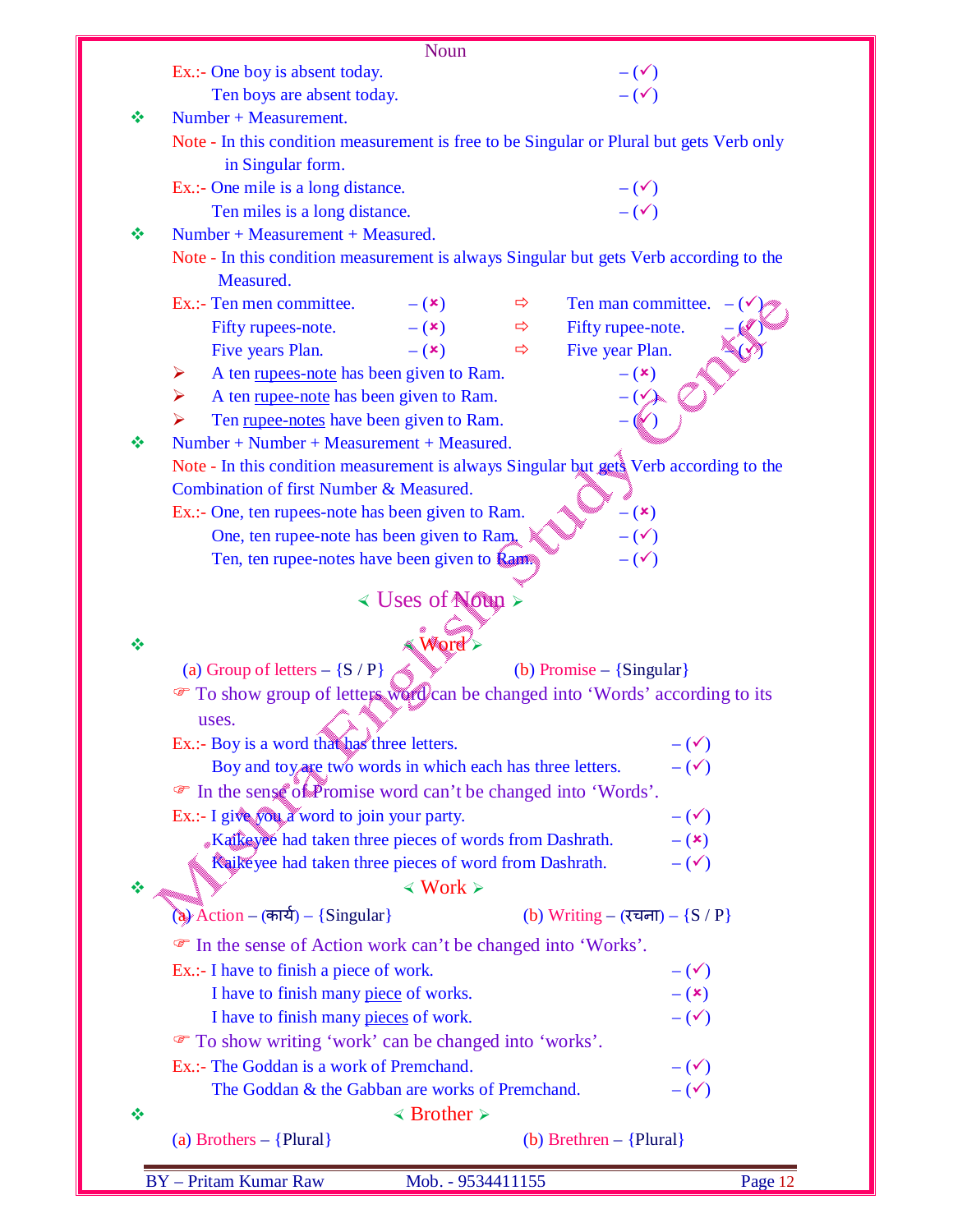|   | Noun<br><sup>®</sup> Brothers come as the Plural form of Brother to show Brotherhood in Blood- |                                            |  |  |  |
|---|------------------------------------------------------------------------------------------------|--------------------------------------------|--|--|--|
|   | Relation.                                                                                      |                                            |  |  |  |
|   | Ex.:- Mukesh Ambani and Anil Ambani are brothers.                                              |                                            |  |  |  |
|   | <b>Example 3</b> Frethren come as the Plural form of Brother to show Brotherhood in            |                                            |  |  |  |
|   | Communities or Persons working in the same department.                                         |                                            |  |  |  |
|   | Ex.:- Hindus and Muslims are brothers.                                                         | $ (x)$                                     |  |  |  |
|   | Hindus and Muslims are brethren.                                                               | $-(\checkmark)$                            |  |  |  |
| ≪ | $\triangleleft$ Cloth $\triangleright$                                                         |                                            |  |  |  |
|   | (a) $Cloths - (45)$ नावे के अतिरिक्त) - {Plural}                                               |                                            |  |  |  |
|   | Ex.:- All the table clothes are dirty in my office.                                            |                                            |  |  |  |
|   | All the table cloths are dirty in my office.                                                   |                                            |  |  |  |
|   | (b) $Clothers - (45)$ नावे के लिए) - (Plural)                                                  |                                            |  |  |  |
|   | Ex.:- The cloths you are wearing are very fantastic.                                           |                                            |  |  |  |
|   | The clothes you are wearing are very fantastic.                                                |                                            |  |  |  |
| ❖ | $\leq$ Wages $\geq$                                                                            |                                            |  |  |  |
|   | (a) Remuneration – $(\text{Tr}(\mathbf{R}) + \{ \text{Plural} \})$                             | (b) Punshment – $(\overline{HJJ}) - \{S\}$ |  |  |  |
|   |                                                                                                |                                            |  |  |  |
|   | • In the sense of Remuneration wages is Plural and get Plural Verb.                            |                                            |  |  |  |
|   | Ex.:- The wages of the workers has been paid in this company.                                  | $ (x)$                                     |  |  |  |
|   | The wages of the workers have been paid in this company.                                       | $-(\checkmark)$                            |  |  |  |
|   | • In the sense of Punishment wages is Singular and gets Singular verb.                         |                                            |  |  |  |
|   | Ex.:- The wages of this crime <u>are</u> death.                                                | $ (x)$<br>$-(\checkmark)$                  |  |  |  |
|   | The wages of this crime is death.<br><b><i><u>Alssue</u></i></b>                               |                                            |  |  |  |
|   | (a) Agenda - (मुद्दा) - {S / P}                                                                | (b) Off Spring – (औलाद) – $\{S\}$          |  |  |  |
|   |                                                                                                |                                            |  |  |  |
|   | The sense of 'Agenda' Issue) can be changed into 'Issues' according to its                     |                                            |  |  |  |
|   | uses.                                                                                          |                                            |  |  |  |
|   | Ex.:- Poverty is a big Issue for Bihar.                                                        | $-(\checkmark)$                            |  |  |  |
|   | Poverty and flood are big Issues for Bihar.                                                    | $-(\checkmark)$                            |  |  |  |
|   | • In the sense of Off Spring Issue can't be changed into 'Issues'.                             |                                            |  |  |  |
|   | Ex.:- My brother has only one Issue, named Golu.                                               | $-(\checkmark)$                            |  |  |  |
|   | My uncle has three Issues, two sons and a daughter.                                            | $ (x)$<br>$-(\checkmark)$                  |  |  |  |
|   | My uncle has three Issue, two sons and a daughter.<br>$\triangleleft$ Value $\triangleright$   |                                            |  |  |  |
|   |                                                                                                |                                            |  |  |  |
|   | (a) Price - (विक्रयमूल्य) - Selling Value (b) Cost - (क्रयमूल्य) - Purchasing Value            |                                            |  |  |  |
|   | • Cost comes to show Purchasing value & Price comes for selling value, both                    |                                            |  |  |  |
|   | can't be used together for the same Amount.                                                    |                                            |  |  |  |
|   | Ex.:- This is the Cost Price of this Car.                                                      | $-({\bf x})$                               |  |  |  |
|   | This is the Cost/Price of this Car.                                                            | $-$ ( $\checkmark$ )                       |  |  |  |
| ❖ | $\triangleleft$ Genius $\triangleright$                                                        |                                            |  |  |  |
|   | $(a)$ Geniuses – (कुशाग्र बुद्धिवाला)<br>(b) Genii – (भूत - पिशाच)                             |                                            |  |  |  |
|   | <sup>T</sup> Geniuses come as the Plural form of Genius not Genii, because it denotes          |                                            |  |  |  |
|   | Ghost.                                                                                         |                                            |  |  |  |
|   |                                                                                                |                                            |  |  |  |
|   |                                                                                                |                                            |  |  |  |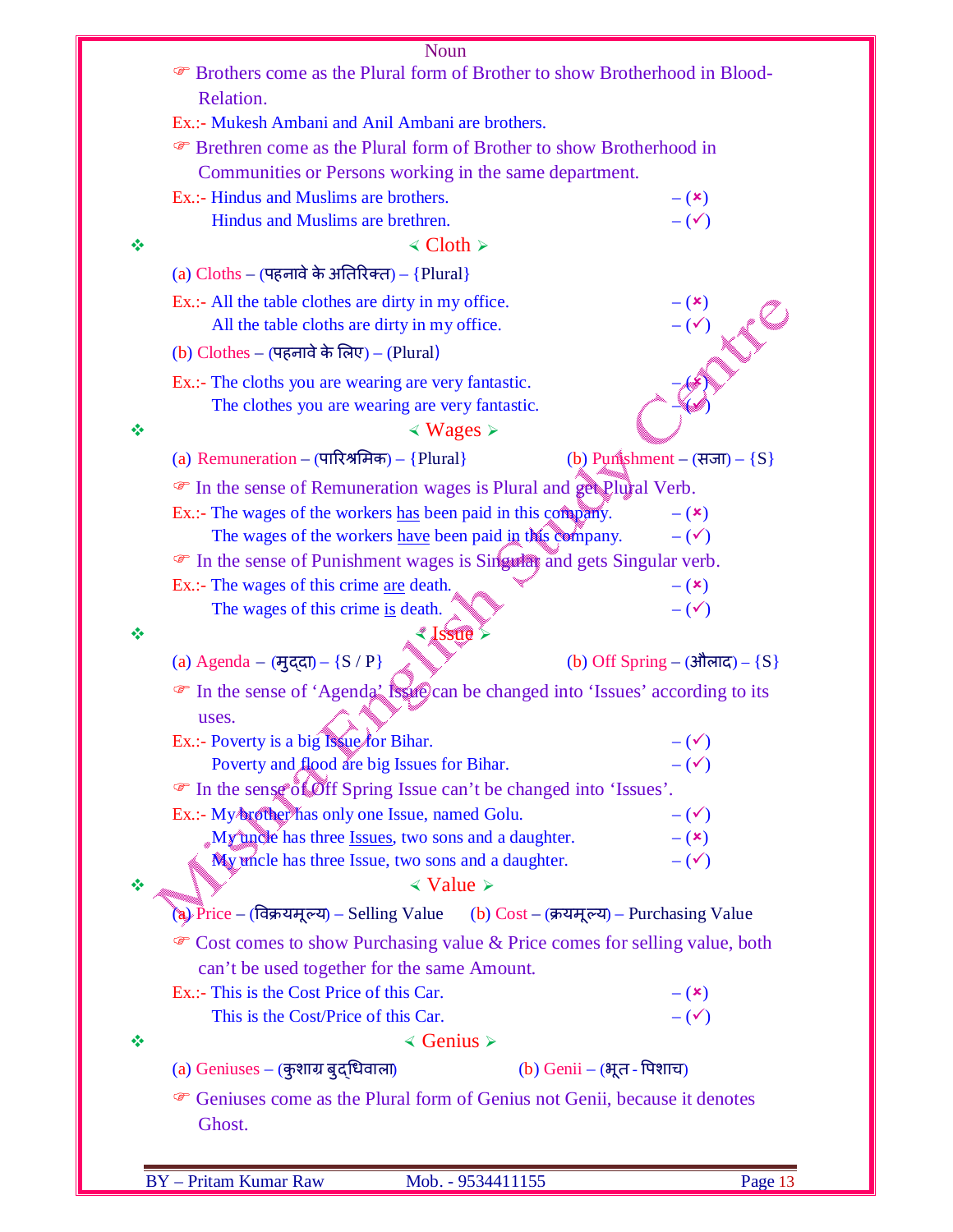| Ex.:- M.K. Gandhi was a genius of our country.               | <b>Noun</b>                                                                                          |                                        |
|--------------------------------------------------------------|------------------------------------------------------------------------------------------------------|----------------------------------------|
| M.K. Gandhi and J.L. Nehru were genii of our country.        |                                                                                                      | $-(\checkmark)$<br>$-$ ( $\mathbf{x})$ |
| M.K. Gandhi and J.L. Nehru were geniuses of our country.     |                                                                                                      | $-(\checkmark)$                        |
| ❖                                                            | $\triangleleft$ Unmarried $\triangleright$                                                           |                                        |
| (a) Bachelor $-$ {Male}                                      | (b) Maid $-$ {Female}                                                                                |                                        |
| <b>Example 3</b> Bachelor comes to denote an unmarried male. |                                                                                                      |                                        |
|                                                              |                                                                                                      |                                        |
| Ex.:- Rahul Gandhi is a maid.                                | $-$ ( $\mathbf{x})$                                                                                  |                                        |
| Rahul Gandhi is a bachelor.                                  | $-(\checkmark)$                                                                                      |                                        |
| • Maid comes to denote an unmarried female.                  |                                                                                                      |                                        |
| Ex.:- Uma Bharti is a bachelor.                              | $-$ ( $\mathbf{x})$                                                                                  |                                        |
| Uma Bharti is a maid.                                        | $-(\checkmark)$                                                                                      |                                        |
| ❖                                                            | $\triangle$ Currency $\triangleright$                                                                |                                        |
| (a) Rupee $-$ {Countable}                                    | (b) Money $-$ {Uncountable}                                                                          |                                        |
| The Rupee comes as the Countable form of Currency.           |                                                                                                      |                                        |
| Ex.:- He has given me five money.                            | $-$ ( $\mathbf{x})$                                                                                  |                                        |
| He has given me five rupees.                                 | $-$ ( $\checkmark$ )                                                                                 |                                        |
| • Money comes as the Uncountable form of Currency.           |                                                                                                      |                                        |
| Ex.:- He has given me much rupees.                           | $ (x)$                                                                                               |                                        |
| He has given me much money.                                  | $-$ ( $\checkmark$ )                                                                                 |                                        |
| ❖                                                            | $\langle$ Proof $\rangle$                                                                            |                                        |
| (a) Evidence $-$ (वस्तू)                                     | $W$ itness – (मानव)                                                                                  |                                        |
|                                                              | • Witness comes to denote a person if $\angle$ He / She' becomes the proof for                       |                                        |
| something.                                                   |                                                                                                      |                                        |
| Ex.:- An old man was only one evidence of a murder.          |                                                                                                      | $-$ ( $\mathbf{x})$                    |
| An old man was only one withess of the murder.               |                                                                                                      | $-(\checkmark)$                        |
|                                                              | Evidence comes to denote something if it works as the proof for something.                           |                                        |
|                                                              | Ex.:- A fired gun was found as the only one witness of the murder.                                   | $-({\bf x})$                           |
|                                                              | A fired gun was found as the only one evidence of the murder.                                        | $-(\checkmark)$                        |
| 豪                                                            | $\leq$ Light $\geq$                                                                                  |                                        |
| (a) Brightness $\mathbb{F}(\overline{\mathbf{y}}) - \{S\}$   | (b) Source of light – (प्रकाश के स्रोत) – {S / P}                                                    |                                        |
| The sense of Brightness light can't be changed into lights.  |                                                                                                      |                                        |
| Ex.:- There is sufficient Sunlights to study in this room.   | $ (x)$                                                                                               |                                        |
| There is sufficient Sunlight to study in this room.          | $-(\checkmark)$                                                                                      |                                        |
| To show sources light can be changed into lights.            |                                                                                                      |                                        |
| Ex:- There is only one light in my office that is a bulb.    | $-(\checkmark)$                                                                                      |                                        |
| There are five lights in my class, all are bulbs.            | $-$ ( $\checkmark$ )                                                                                 |                                        |
| ❖                                                            | $\triangleleft$ Residence $\triangleright$                                                           |                                        |
| (a) House – (किसी का भी घर)                                  | (b) Home – (अपना घर)                                                                                 |                                        |
|                                                              | <sup>சை</sup> ध्यान रहे कि 'House' को दिशा निर्देशन हेतु 'to' दिया जाता हैं, जबकि 'Home' के साथ इसका |                                        |
|                                                              |                                                                                                      |                                        |
| प्रयोग नहीं होता।                                            |                                                                                                      |                                        |
| Ex.:- I am going to house.                                   | $-(\checkmark)$                                                                                      |                                        |
| I am going to home.                                          | $- (x)$                                                                                              |                                        |
| I am going home.                                             | $-(\checkmark)$                                                                                      |                                        |
|                                                              |                                                                                                      |                                        |
| <b>BY</b> - Pritam Kumar Raw                                 | Mob. - 9534411155                                                                                    | Page 14                                |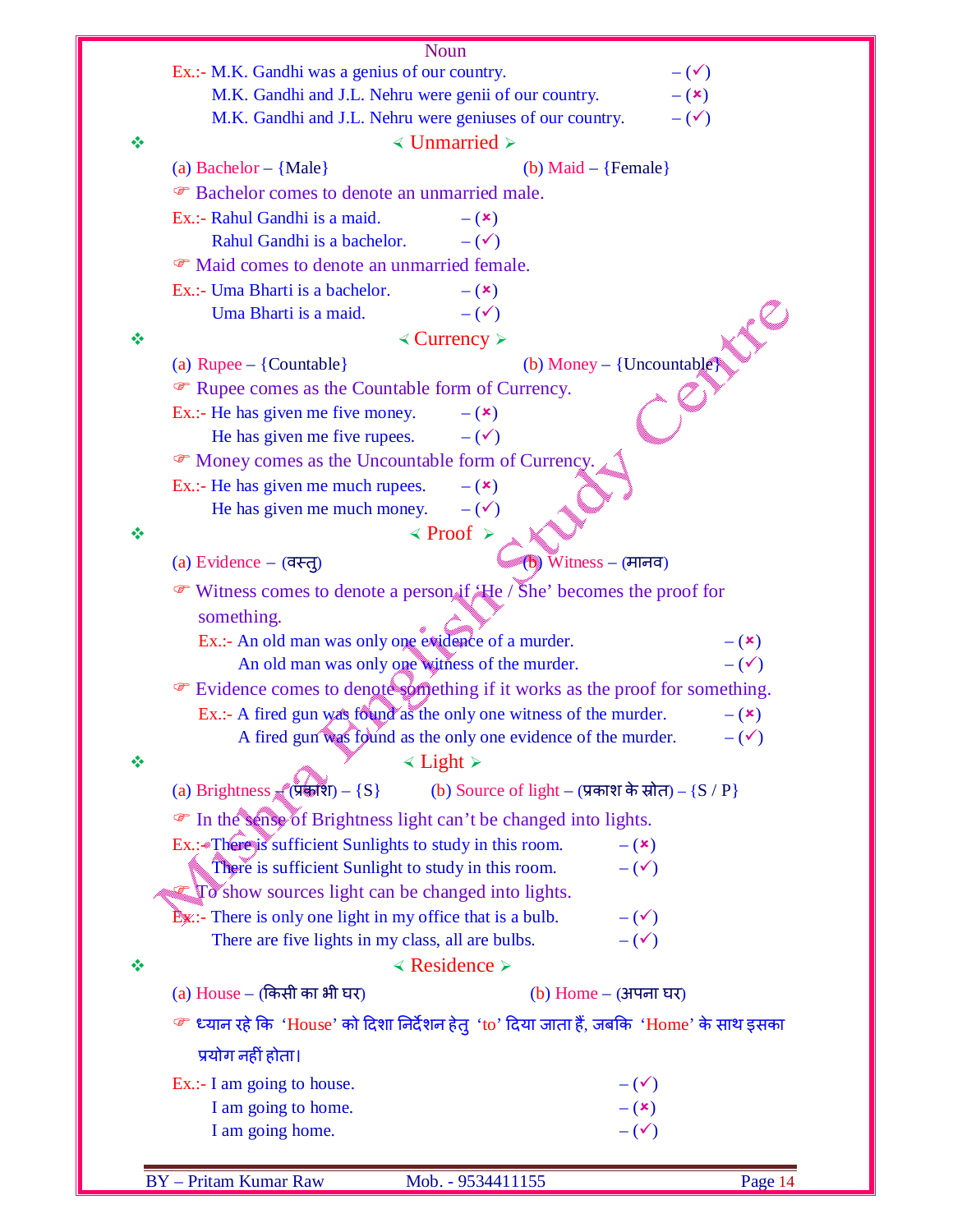|    | <b>Noun</b>                                                                                                   |  |  |  |  |  |
|----|---------------------------------------------------------------------------------------------------------------|--|--|--|--|--|
| ❖  | $\triangleleft$ Index $\triangleright$                                                                        |  |  |  |  |  |
|    | (a) Indexes – (सूचकांक) – {Plural}<br>(b) Indices - $(\overline{u}\pi\overline{m}) - {Plural}$                |  |  |  |  |  |
|    | Ex.:- The Indices of Dalal Street are going higher and higher.<br>$ (x)$                                      |  |  |  |  |  |
|    | The Indexes of Dalal Street are going higher and higher.<br>$-(\checkmark)$                                   |  |  |  |  |  |
|    | I can't solve the question related to Indexes.<br>$ (x)$                                                      |  |  |  |  |  |
|    | I can't solve the question related to Indices.<br>$-$ ( $\checkmark$ )                                        |  |  |  |  |  |
| ❖  | $\triangleleft$ Care $\triangleright$                                                                         |  |  |  |  |  |
|    | (b) Cares – (चिं ताए) – ${S / P}$<br>(a) $Care - (à@-λ@) - {Singular}$                                        |  |  |  |  |  |
|    | • In the sense of Nurture (पालन पोषण) 'Care' is used that is Singular and gets Singular                       |  |  |  |  |  |
|    | Verb.                                                                                                         |  |  |  |  |  |
|    | Ex.:- Your care on this baby is very good.                                                                    |  |  |  |  |  |
|    | <b>■</b> In the sense of Anxiety (चिंता) Cares is used that is Plural and gets Plural Nerb                    |  |  |  |  |  |
|    | Ex.:- My cares for the next result are increasing day by day.                                                 |  |  |  |  |  |
| ❖  | $\triangleleft$ Cousin ≻                                                                                      |  |  |  |  |  |
|    | (a) Brother<br>$\mathbf{b}$                                                                                   |  |  |  |  |  |
|    | Cousin itself denotes Brother or Sister. It can't be used as cousin brother or cousin                         |  |  |  |  |  |
|    | sister.                                                                                                       |  |  |  |  |  |
|    | Ex.:- Mohan is my cousin brother.<br>$-({\bf x})$                                                             |  |  |  |  |  |
|    | $-(\checkmark)$<br>Mohan is my cousin.                                                                        |  |  |  |  |  |
| ∙  | No Room – It denotes No vacant space.                                                                         |  |  |  |  |  |
|    | Ex.:- There is No Room in this room. - {इस कमरे में जगह खाली नहीं है।}                                        |  |  |  |  |  |
| ÷  | «Paper                                                                                                        |  |  |  |  |  |
|    | (a) Writing Element – (कागज) – $\{S\}$<br>(b) Documents – (कागजात) – ${S / P}$                                |  |  |  |  |  |
|    | To show a writing element Paper can't be changed into 'Papers'.                                               |  |  |  |  |  |
|    | Ex.:- My brother is doing his job in Papers-work.<br>$ (x)$                                                   |  |  |  |  |  |
|    | My brother is doing his job in Paper-work.<br>$-(\checkmark)$                                                 |  |  |  |  |  |
|    | The sense of document Paper can be changed into Papers.                                                       |  |  |  |  |  |
|    | Ex.:- I have lost the Papers of my Matriculation.                                                             |  |  |  |  |  |
| ❖  | Good Morning, Good Evening, Hi, Hello, Hullo  etc are meeting Greetings, they can't                           |  |  |  |  |  |
|    | be used for departure.                                                                                        |  |  |  |  |  |
|    | Ex.: Good Night Sir, How are you?<br>$ (x)$                                                                   |  |  |  |  |  |
|    | $-$ ( $\checkmark$ )<br>Good Morning Sir, How are you?                                                        |  |  |  |  |  |
| ÷. | Good Night, Bye! Bye, See you, Have a nice day  etc are greetings for departure, they                         |  |  |  |  |  |
|    | can't be use for meeting.                                                                                     |  |  |  |  |  |
|    | Ex.:- Good Evening Sir, See you tomorrow.<br>$ (x)$<br>$-$ ( $\checkmark$ )                                   |  |  |  |  |  |
| ❖  | Good Night Sir, See you tomorrow.<br>Both, Many, Several, Between, Among, A Number of, few  etc + P. C. Noun. |  |  |  |  |  |
|    | Ex.:- Several Students are laborious in Patna. - {पटना मे कई छात्र मेहनती है।}                                |  |  |  |  |  |
|    |                                                                                                               |  |  |  |  |  |
| ❖  | Much, Little, A amount of etc + Singular Uncountable Noun.<br>Ex.:- Much rice was remaining in the kitchen.   |  |  |  |  |  |
| ❖  | All, Some, Most, A lot of, Lots of, A great deal of, A good deal of etc. का प्रयोग तथा                        |  |  |  |  |  |
|    | Uncountable दोनों ही तरह के Nouns के लिए होता हैं, अतः इनके बाद Countable Noun का स्वरूप                      |  |  |  |  |  |
|    | Plural होता हैं, जबकि Uncountable Singular Countable स्वरूप मे माना जाता हैं।                                 |  |  |  |  |  |
|    |                                                                                                               |  |  |  |  |  |
|    | BY - Pritam Kumar Raw<br>Mob. - 9534411155<br>Page 15                                                         |  |  |  |  |  |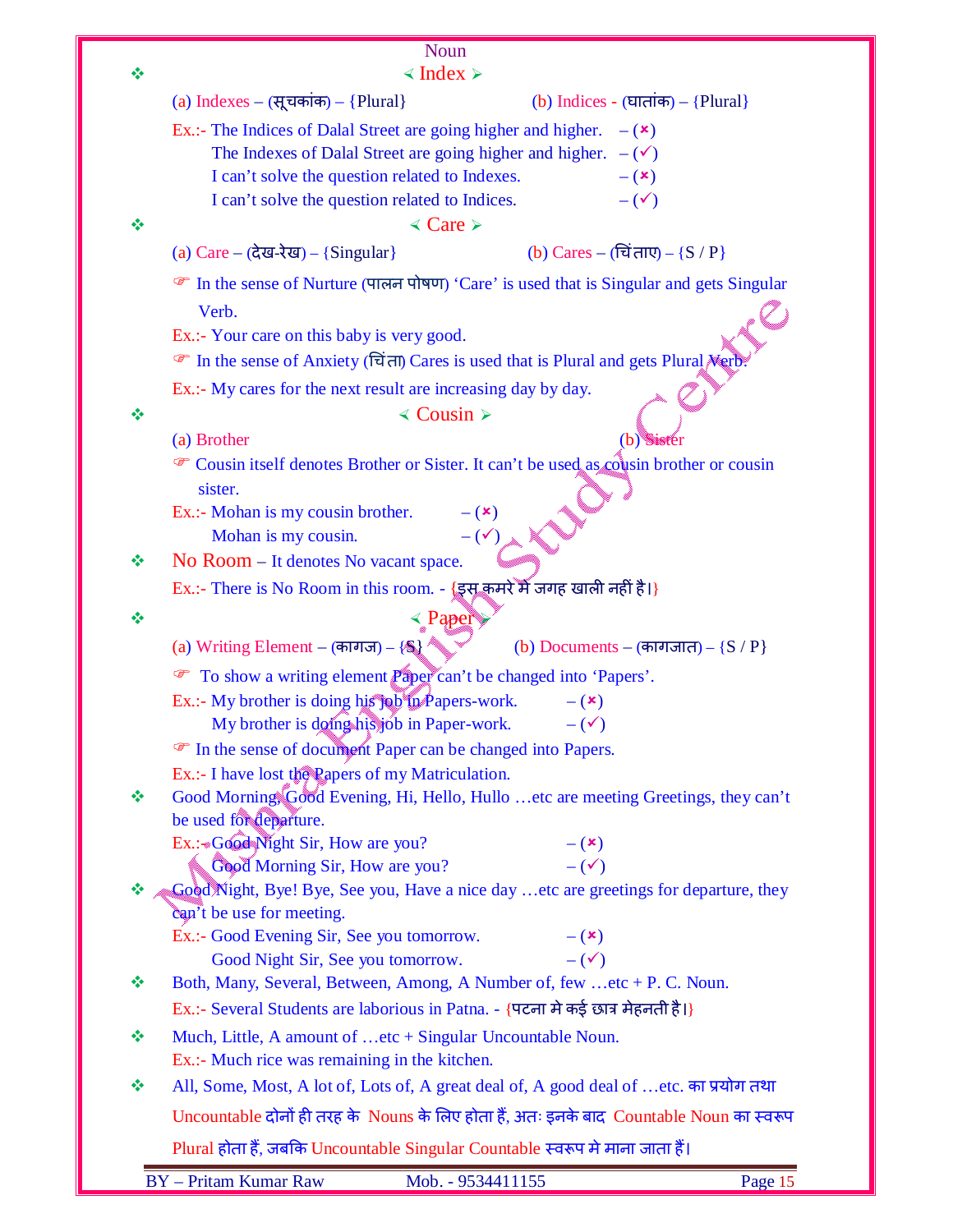| Noun<br>Ex.:- A lot of student are present in the class.<br>$-(\checkmark)$<br>A lot of rice is remaining in the kitchen.<br>$-$ ( $\checkmark$ ) |                                                                         |                 |                                                              |                |                                                                                 |  |
|---------------------------------------------------------------------------------------------------------------------------------------------------|-------------------------------------------------------------------------|-----------------|--------------------------------------------------------------|----------------|---------------------------------------------------------------------------------|--|
| ❖                                                                                                                                                 |                                                                         |                 |                                                              |                | ध्यान रहे कि Miser, Coward, Foul etc. अपने आप मे ही Noun तथा Adjective दोनों की |  |
|                                                                                                                                                   | भूमिका निभाते हैं, अतः ये अकेले रहने पर भी  Article ग्रहण करते हैं।     |                 |                                                              |                |                                                                                 |  |
|                                                                                                                                                   | Ex.:- Ram is miser.                                                     |                 | $- (x)$                                                      | ⇨              | Ram is a miser.<br>$-(\checkmark)$                                              |  |
| ❖                                                                                                                                                 | Some Nouns gets 's' to change their meaning not to be Plural.           |                 |                                                              |                |                                                                                 |  |
|                                                                                                                                                   | <b>Nouns</b>                                                            |                 |                                                              |                | Changed meanings with 's'                                                       |  |
|                                                                                                                                                   | Physic                                                                  | {दवा}           |                                                              | <b>Physics</b> | $\{$ भौतकी}                                                                     |  |
|                                                                                                                                                   | Air                                                                     | {हवा}           |                                                              | <b>Airs</b>    | {घमंड}                                                                          |  |
|                                                                                                                                                   | Powder                                                                  | {चूर्ण}         |                                                              | Powders        | LIC<br>{खुराक}                                                                  |  |
|                                                                                                                                                   | Copper                                                                  | $\{$ तांबा $\}$ |                                                              | <b>Coppers</b> | {सिक्का}                                                                        |  |
|                                                                                                                                                   | Sand                                                                    | $\{$ बालू $\}$  |                                                              | <b>Sands</b>   | {बालू का ढेर्⁄ / रेगिस्तान}                                                     |  |
|                                                                                                                                                   | Fruit                                                                   | $\{$ फल}        |                                                              | <b>Fruits</b>  | {परिणाम्न}                                                                      |  |
|                                                                                                                                                   | Iron                                                                    | {लोहा}          |                                                              | <b>Irons</b>   | {जीबीर / हथकड़ी}                                                                |  |
|                                                                                                                                                   | Pain                                                                    | {दर्द}          |                                                              | Pains          | <u>(प्रयास)</u>                                                                 |  |
|                                                                                                                                                   | Premise                                                                 | {प्रस्तावना}    |                                                              | Premises       | भवन/घेरा}                                                                       |  |
|                                                                                                                                                   | Quarter                                                                 | $\{$ चौथाई}     |                                                              | Quarters       | {निवास}                                                                         |  |
|                                                                                                                                                   | <b>Custom</b>                                                           | {प्रथा} etc     |                                                              | <b>Customs</b> | $\{\overrightarrow{\mathbf{q}}$ गी कर} etc                                      |  |
|                                                                                                                                                   | < Common Errors of Noun >                                               |                 |                                                              |                |                                                                                 |  |
| 'English teacher' is not used for an Indian, it should be 'The teacher of English                                                                 |                                                                         |                 |                                                              |                |                                                                                 |  |
| language'                                                                                                                                         |                                                                         |                 |                                                              |                |                                                                                 |  |
| 'Cent-Percent' is not used, it should be 'Hundred-Percent'                                                                                        |                                                                         |                 |                                                              |                |                                                                                 |  |
|                                                                                                                                                   | 'Word by word' is not used, it should be 'Word for word / Word to word' |                 |                                                              |                |                                                                                 |  |
|                                                                                                                                                   | 'Cooker' is not used for a Person, It should be 'Cook'                  |                 |                                                              |                |                                                                                 |  |
|                                                                                                                                                   | 'Speak a lie' is not used, It should be 'Tell a lie'                    |                 |                                                              |                |                                                                                 |  |
|                                                                                                                                                   |                                                                         |                 | 'Tell the Truth' is not used, It should be 'Speak the Truth' |                |                                                                                 |  |
|                                                                                                                                                   | 'Strong Air' is wrong, It should be 'Strong Wind'                       |                 |                                                              |                |                                                                                 |  |
|                                                                                                                                                   | 'Mild Wind' is wrong, It should be 'Mild Air'                           |                 |                                                              |                |                                                                                 |  |

- 'Look' is not used as Noun, It should be 'looks'
- 'Clothing' is not used as Noun, It should be 'Clothings'
- 'Earning' is not used as Noun, It should be 'Earnings'
- 'Arrear' is not used, It should be 'Arrears'
- 'Greeting' is not used as Noun, It should be 'Greetings'
- 'Regard' is not used as Noun, It should be 'Regards'
- 'Inning' is not used as Noun, It should be 'Innings'
- 'Billiard' is not used as Noun, It should be 'Billiards'

BY – Pritam Kumar Raw Mob. - 9534411155 Page 16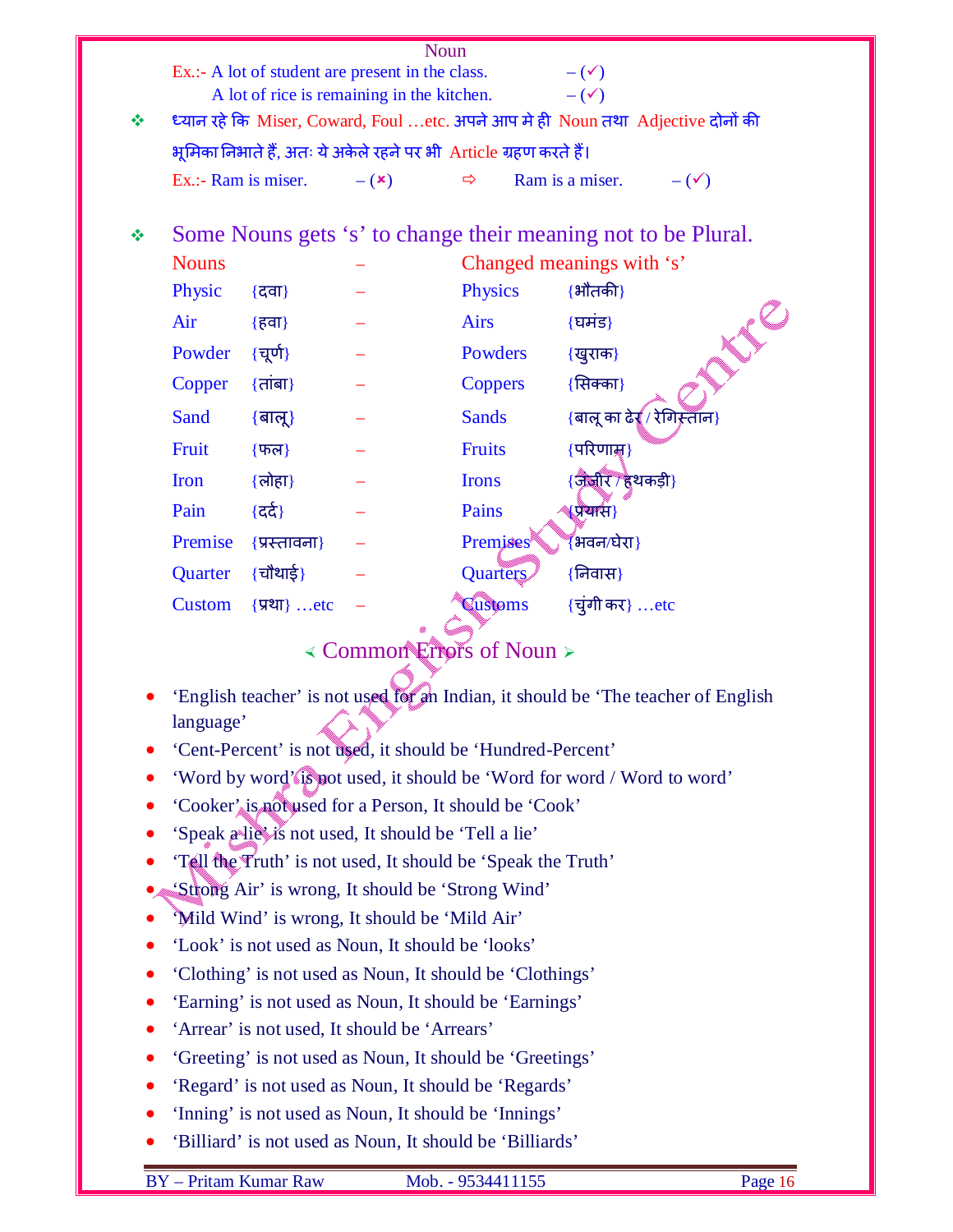- 'Tiding' is not used, It should be 'Tidings'
- 'Measle' is wrong, It should be 'Measles'
- 'Ricket' is wrong, It should be 'Rickets'
- 'Free Ship' is not used, It should be 'Free- Student Ship'
- 'Lecturer ship' is not used, It should be 'Lecturer / Lecture ship'
- 'Return back' is not used, It should be 'Return / Come back'
- 'Return' is not used as cash, It should be 'Returns'
- 'Foretell + Future event' is not used, It should be 'Foretell / Tell future event'
- 'Ground' is not used as a purchasing or selling thong, It should be 'a Plot of ground / a piece of ground'<br>• 'Ground' is not used as Proof, It should be 'Grounds'<br>• 'Congratulation' is ground / a piece of ground'
- 'Ground' is not used as Proof, It should be 'Grounds'
- 'Congratulation' is not used, It should be 'Congratulations'
- 'Thank' is not used, It should be 'Thanks'
- 'Final Conclusion' is not used, It should be 'Conclusion / Final decision'
- 'Annal' is not used it should be 'Annals'
- 'Surrounding' is not used as Noun, It should be 'Surroundings'
- 'Menkind' is wrong, It should be 'Mankind'
- 'Out skirt' is wrong, It should be 'Out skirts'
- 'Where about' is wrong, It should be 'Where abouts'
- 'Good' is not used as Noun, It should be 'Goods'
- 'Belonging' is not used as Noun, It should be 'Belongings'
- 'Breakable' is wrong as Noun, It should be 'Breakables'
- 'Valuable' is wrong as Noun, It should be 'Valuables'
- 'Two-third' is wrong, It should be 'Two-thirds'
- 'Sign' is not used as Noun, It should be 'Signature'
- 'Copy' is not used as Noun, It should be 'Copy book / Note book'
- 'Mark' is not used as Result, It should be 'Marks'
- 'Family Member' is not used as Noun, It should be 'Member of the family'
- 'Sale-Representative' is wrong, It should be 'Sales-Representative / Sales-Man'
- 'At odd' is wrong, It should be 'At odds'
- 'Vegetable' is not used for uncooked things, It should be 'Vegetables'
- 'Curd' is not used, It should be 'Curds'
- 'Half-Pant' is not used, It should be 'Shorts'
- 'Doing' is not used as Noun, It should be 'Doings'
- 'Study' is not used as Noun, It should be 'Studies'
- 'Remaining' is not used as Noun, It should be 'Remainings / Remainder'
- The haves not' is wrong, It should be 'The have nots'
- 'Get by Memory' is wrong, It should be 'Get by heart'
- 'Quote from heart' is wrong, It should be 'Quote from memory'